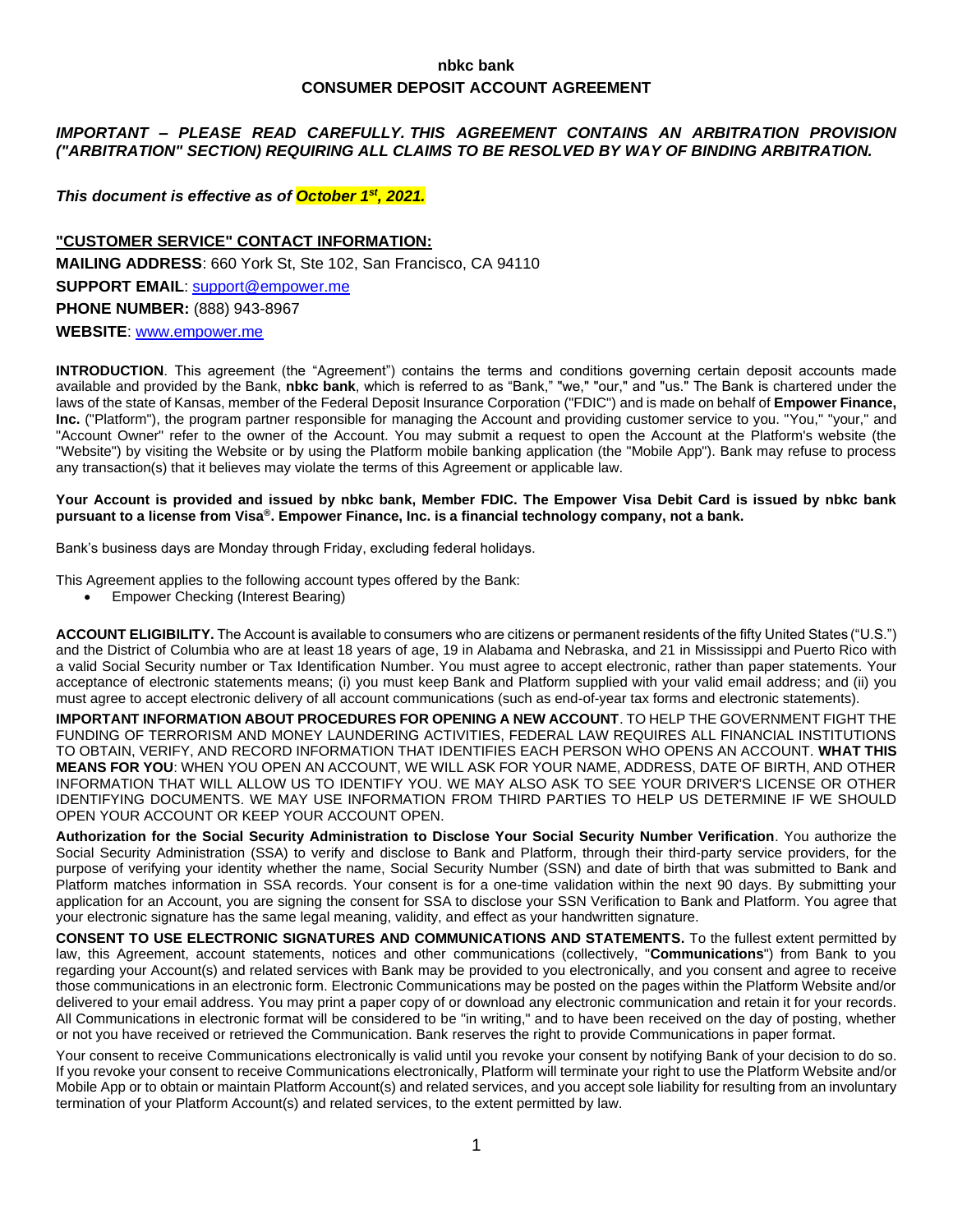Except as expressly provided otherwise in this Agreement, Bank or Platform will mail, send electronically, or otherwise make Communications available to you. Please review promptly all Communications Bank or Platform, as Bank's agent, delivers or makes available to you. If Communications are mailed to you, they will be delivered to you at the postal address shown in the Bank's records. If Communications are sent to you electronically, they will be delivered to you at the email address shown in the Bank's records or otherwise made available to you on the Platform Website and/or Mobile App. However, the Bank retains printable versions of your account statements for seven (7) years, or longer periods as may be required by applicable law. You agree to give Platform notice of any change of your postal or email address. Any account owner or authorized signer of a joint account may change the mailing address for your Account. Notice to any one account owner shall constitute notice to all joint account owners in a joint account. You may withdraw your consent to the electronic communications at any time by contacting Bank at: 8320 Ward Parkway, Kansas City, MO 64114.

**COMMUNICATION**. By providing a phone number, cellular phone number or other wireless device telephone number, you are expressly consenting to receive communications at that number from the Bank and the Bank's agents. Such communications may include, but are not limited to, text messages, prerecorded or artificial voice message calls and/or calls made by an automatic telephone dialing system. This express consent applies regardless of the call purpose. **Telephone Monitoring/Recording.** Platform or Bank may monitor and/or record telephone calls between you and Platform or Bank to assure the quality of Platform or Bank's Account service team or as required by applicable.

## **TYPES OF ACCOUNTS COVERED BY THIS AGREEMENT.**

**DEPOSIT ACCOUNTS, GENERALLY**. From time to time, we may offer or you may open a variety of deposit accounts. "Account" means the checking, savings, money market savings, or other account type specified in this Agreement you have opened with us or about which you have inquired. Each such Account is subject to the general terms and conditions and any specific terms and conditions relating to that type of account that may be set forth in this Agreement. If you open multiple Accounts, you may receive a Rate and Fee Schedule for each Account, but this Agreement will cover all your Accounts with us. Each of you will be jointly and severally liable to us for debit balances in the Account, including without limitation overdrafts and Account charges, and jointly and severally promise to pay, upon demand, any and all debit balances, all fees and charges, and Bank's reasonable attorneys' fees and costs and expenses of collection, including but not limited to those incurred at trial and on any appeal.

**CHECKING ACCOUNTS**. Checking accounts are offered for the purposes of conducting deposits and withdrawals, as defined in this Agreement. If we offer NOW accounts, the account must consist solely of funds in which the entire beneficial interest is held by one or more individuals in an individual capacity, a sole proprietor, or a governmental unit, but not professional corporations or business partnerships.

**SAVINGS ACCOUNTS**. Savings accounts are offered for the purposes of depositing funds, as defined in this agreement. The savings account may be interest bearing or non-interest bearing, as disclosed in the Rate and Fee Schedule. Deposits, withdrawals and/or transfers are not limited on savings accounts.

#### **ACCOUNT OWNERSHIP.**

Based upon the type of account(s) offered by Platform and subsequent ownership that you have designated; the following terms and conditions apply.

**INDIVIDUAL ACCOUNTS**. An Account may only be owned and titled in the name of one (1) person who shall solely retain the right to direct the deposit or transfer of funds. The Account cannot be owned or titled jointly, by an organization, as Payable on Death ("POD") or "In Trust For" ("ITF").

**MULTIPLE-PARTY ACCOUNTS**. *Joint Account Ownership* is an account with two or more Account Holders is a joint account. If your account is a joint account, you own your account as **Joint Tenants with Right of Survivorship**. As a joint account with right of survivorship, upon the death of one of the joint Account Holders, that person's ownership interest in the Account will immediately pass to the other joint Account Holder(s). If your Account also contains a payable on death (P.O.D.) designation, upon the death of the last remaining Account Holder, ownership of the funds belongs to the payable on death payee(s). P.O.D. designations are subject to the P.O.D. Account rules as stated below. Each joint Account Holder, without the consent of any other Account Holder, may, and hereby is authorized by every other joint Account Holder, to make any transaction permitted under the Agreement, including without limitation: to withdraw all or any part of the account funds; to pledge the account funds as collateral to Bank for any obligation, whether that of one or more Account Holders or of a third party; to endorse and deposit checks and other items payable to any joint Account Holder; to give stop payment orders on any check or item, whether drawn by that Account Holder or not; and, to close the account, with the disbursement of account proceeds as instructed by the joint Account Holder. Each joint Account Holder is authorized to act for the other Account Holder(s) and Bank may accept orders and instructions regarding the account from any joint Account Holder. If Bank believes there to be a dispute between joint Account Holders or Bank receives inconsistent instructions from the Account Holders, Bank may suspend or close the account, require a court order to act, and/or require that all joint Account Holders agree in writing to any transaction concerning the account. Your obligations under the Agreement are joint and several. This means that each joint Account Holder is fully and personally obligated under the terms of the Agreement, including liability for overdrafts and debit balances as set forth above, irrespective of which joint Account Holder benefited from the withdrawal. If you establish a joint account without the signature of the other joint Account Holder(s), you agree to hold Bank harmless for reliance upon your designation of the other joint Account Holder(s) listed on Bank's documents. Further, the Account is subject to the right of set off as set forth in the section titled "Right to Set Off".

**Death, Incapacitation, and Payable on Death (P.O.D.)** You or your appointed party, designee, or appointed individual agree to notify Bank promptly if you become legally incapacitated, are deemed incompetent, or die. Bank will continue to accept deposits and process transaction instructions into and from your Account until Bank: (i) is notified of your death or adjudication of incompetency and (ii) has a reasonable opportunity to act. You agree that, even if Bank has knowledge of your death, it may pay or process transactions on your Account on or before the date of death for up to ten (10) days after that date unless ordered to stop payment by someone claiming interest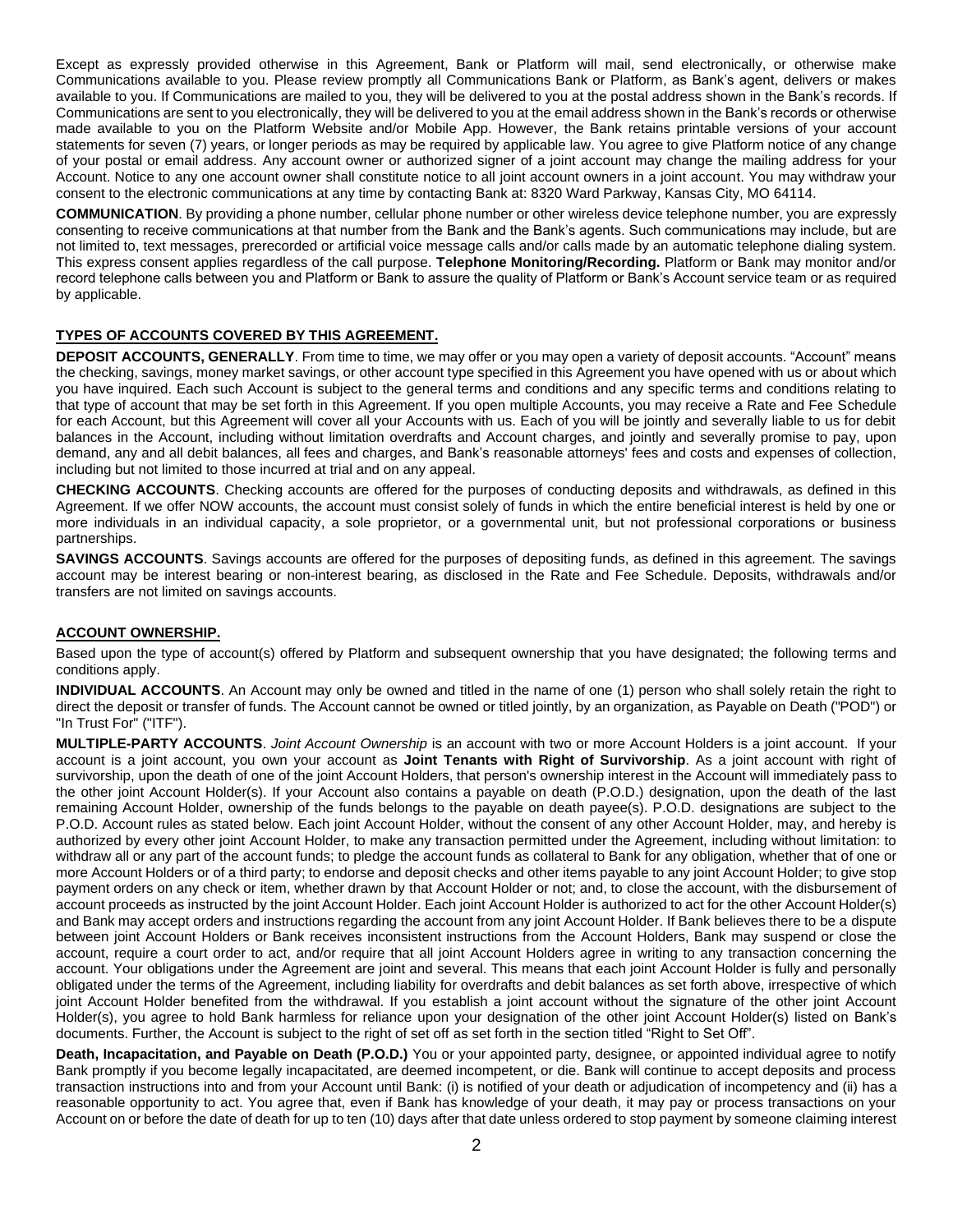in the Account. Bank may require additional documentation to confirm any claims made on the Account. **Payable on Death (P.O.D.)**. A Payable on Death designation is for an account that is payable to the Account Holder during his or her lifetime. As the owner of the Account, you may withdraw money from the Account and may, by written direction to us, change the P.O.D. payee(s) under the Account. When the Account Holder dies, the Account is owned by the surviving P.O.D. payee(s). If there is more than one surviving P.O.D. payee, the Account shall be paid in equal shares to the surviving P.O.D. payee(s). If the P.O.D. Account is held by more than one person, it is owned as a multiple-party account with right of survivorship. If there is no surviving P.O.D. payee upon the death of the last owner, the funds will belong to the estate of the last Account Holder. **Registration in Beneficiary Form**. The Bank may require an Account to complete a registered in beneficiary form allows the Account Holder to direct the funds in the P.O.D. Account to named beneficiary payee(s). Accounts will be governed by the laws of the State of Kansas regarding probate activities.

**Power of Attorney (P.O.A.)**. Bank may, but is not required to, honor your orders and instructions to give another person authority to make transactions on your Account by giving power of attorney to another individual. The account owner and person executing power of attorney over a deposit account is known as the "Principal." The person granted Power of Attorney for the Principal is known as the "Agent." Bank may refuse to accept a power of attorney for reasonable cause, and Bank may require the Agent to sign an affidavit stating that the power of attorney presented to Bank is a true copy and that, to the best of the Agent's knowledge, the Principal continues to be alive and competent and that the relevant powers of the Agent have not been amended or terminated. The Principal is responsible to provide Bank with any information if an affidavit presented to Bank is untrue or misleading or if the Agent exceeds the authority granted by the Principal in the power of attorney. The Agent is required to notify Bank in writing if the Principal dies or is declared incompetent. The power of attorney will continue in force until (i) Bank receives written revocation from the Principal; (ii) Bank receives written notification of the Principal's death, or (iii) Bank receives written notification of the death or incapacity of the Agent. The Bank is not required to monitor any actions taken by your Agent.

## **INTEREST, BALANCE METHODS, AND FEES.**

**INTEREST.** This section contains information related to disclosures required under the Truth in Savings Act. If your account(s) is an interest-bearing account, the following information in this "Truth in Savings Disclosure" section applies:

- **(A) Minimum Deposit to Open an Account**. There is no initial deposit required to open an Account.
- **(B) Payment of Interest.** We will pay interest at the annual rate specified in the Rate and Fee Schedule.
- **(C) Minimum Balance Requirements**. There are no minimum balance requirements to maintain an account.

**(D) Interest Compounding and Crediting.** The interest on your account will be compounded daily and credited monthly. Compounding generally means that interest is being accrued on earned interest. The Daily Balance calculation uses the balance in the account as of 4:00pm Central Time each Business Day. Credits or Debits received after the cutoff time are not included in that day's Daily Balance. Interest may be compounded more frequently than interest is credited to your Account. If you fail to achieve at least one half of one cent of interest in the given month, the bank may not pay the interest earned in that month.

**(E) Interest Accrual.** Interest on all transaction begins to accrue no later than the business day the deposit is applied to your Account and the funds are made available to you. Bank may accrue interest on your Account more frequently than it is paid or credited. The interest that has been calculated but not paid to the Account is called accrued unpaid interest.

**(F) Forfeit of Uncredited Interest.** If your Account is closed prior to the end of the statement cycle, any accrued interest earned, but not credited, for that cycle will be forfeited.

**(G) Interest Rate Changes.** Platform and/or Bank has the right to change the interest rate and Annual Percentage Yield (APY) at any time and at Platform and/or Bank's sole discretion. There is no limit to the frequency of interest rate changes.

**BALANCE METHODS.** As used in this Agreement, the "daily balance" method means "the application of a daily periodic rate to the full amount of principal in the account each day."

**FEES AND CHARGES**. Subject to applicable law, you agree to pay us the fees and charges shown in the Rate and Fee Schedule as are applicable to your Account or for other services performed by us. You agree the fees and charges may be changed by us from time to time and authorize us to charge your account for their payment whether or not each charge results in an overdraft of your account. Existing and future charges may be based upon the overall costs of providing account services and may or may not be based upon the direct cost or expense associated with providing the particular service involved. The charges may be based on consideration of profit, competitive position, deterrence of misuse of account privileges by customers, and the safety and soundness of the financial institution. We will notify you of the changes, to the extent required by law. **ATM Fees**. When you use an ATM, you may be charged a fee by the ATM operator (and you may be charged a fee for a balance inquiry even if you do not complete a fund transfer). Refer to the Rate and Fee Schedule in this Agreement for complete ATM fee information.

#### **DEPOSITS AND WITHDRAWALS.**

**GENERAL RULES.** The Account and your obligations under this Agreement may not be assigned. Bank may transfer its rights under this Agreement. Use of the Account is subject to all applicable rules and customs of any clearinghouse or other association involved in transactions. Bank does not waive its rights by delaying or failing to exercise them at any time. If any provision of this Agreement shall be determined to be invalid or unenforceable under any rule, law, or regulation of any governmental agency, local, state, or federal, the validity or enforceability of any other provision of this Agreement shall not be affected.

**DEPOSIT RULES**. The following terms apply to deposits made to your Account: **(A) Endorsements**. You authorize us to accept transfers, checks, and other items for deposit to your Account if they are made payable to, or to the order of, any one or more of you, whether or not they are endorsed by you. You authorize us to supply missing endorsements, and you warrant that all endorsements are genuine. All checks and other items deposited to your Account should be endorsed payable to the order of us for deposit only, followed by your signature and Account number. We may permit you to deposit an electronic image or other electronic information related to a paper check through a service we provide that allows you to use a device, such as a mobile phone, to create and send to us such electronic image or information electronically. Before capturing an electronic image or electronic information of a paper check, you must endorse the check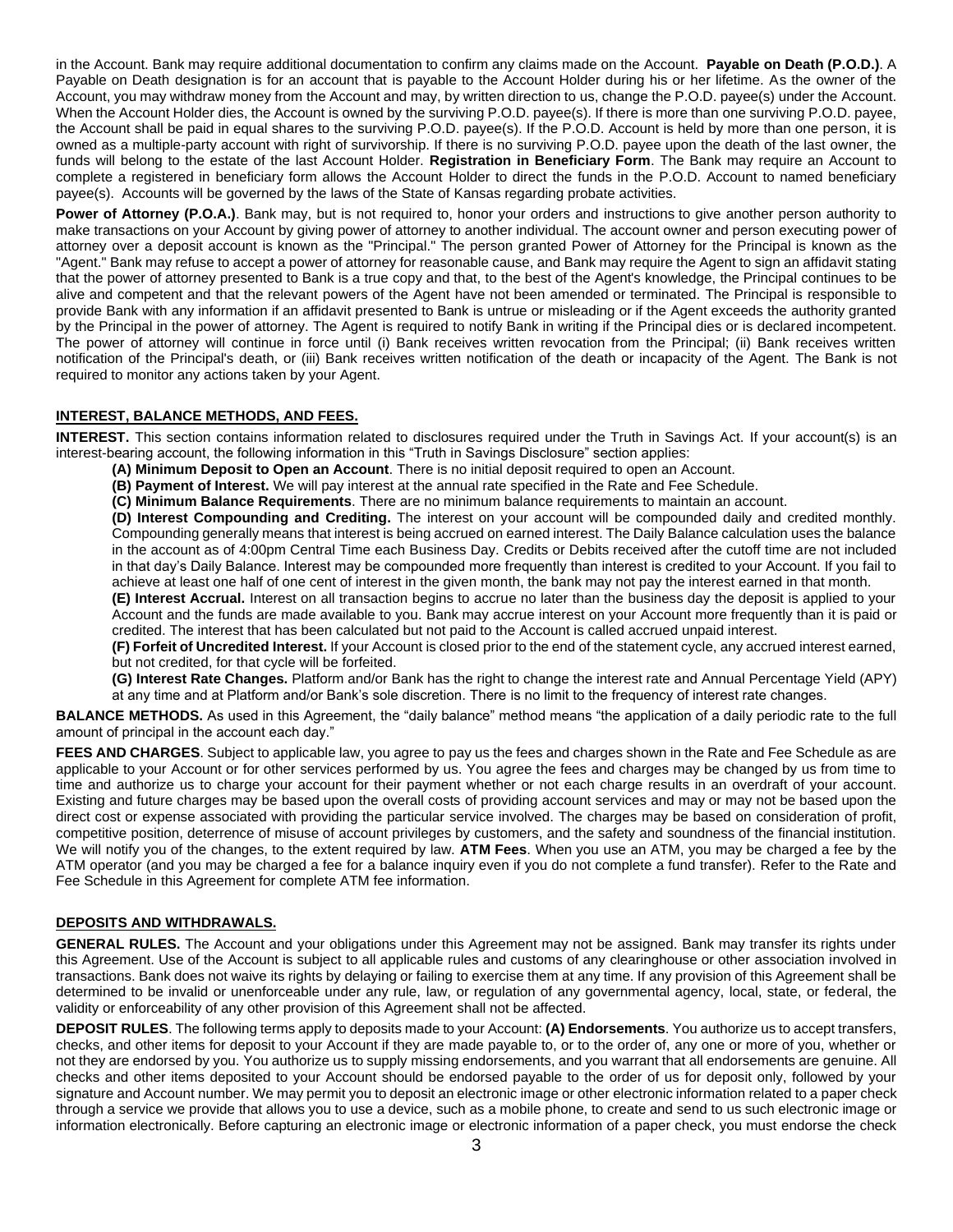payable to the order of us "for mobile deposit only", followed by your signature and Account number, or any alternative restrictive endorsement we may allow and communicate to you. All endorsements must appear on the back of the check or other item within the first 1-1/2 inches from the left side of the item when looking at it from the front. Endorsements should be in black ink. While we may accept non-conforming endorsements, you will be responsible for any loss incurred by us due to the delay in processing or returning the item for payment. **(B) Final Payment**. All non-cash items (for example, checks) deposited to your Account are posted subject to our receipt of final payment by the payor bank. Upon receipt of final payment, the item becomes a collected item. If final payment is not received or if any item you have deposited or cashed is charged back to us for any reason, you authorize us to charge any of your Accounts, without prior notice and at any time, for the amount of the returned item, our returned item fee, any interest paid on that item, and any other fee we pay or incur. If an item to be charged back is lost in the process of collection or unavailable for return, we may rely upon a photocopy of the item or upon any other generally accepted notification of return of the item, in charging you or any of your Accounts for the amount of the returned item. We reserve the right to refuse any item for deposit into your Account. **(C) Direct Deposits**. If we offer direct deposit services for automatic preauthorized deposits to your Account of Social Security payments or automatic transfers from your other accounts with us, you must notify us at least 30 days prior to the next scheduled direct deposit or preauthorized transfer if you wish to cancel the direct deposit or transfer service. If any amount deposited must be returned to the government for any reason, you authorize us to deduct the amount from your Account as provided in the Final Payment paragraph. **(D) Crediting of Deposits**. The *Funds Availability Policy Disclosure* provided to you reflects our policies relating to the availability of deposited funds. **(E) Substitute Checks and Electronic Files Pertaining to Original Checks**. If you deposit a "substitute check" (as defined in Regulation CC § Section 229.2(aaa)) or a purported substitute check into your Account, you agree to reimburse us for losses, costs and expenses we may pay or incur associated with the item not meeting applicable substitute check standards and/or from duplicate payments associated with the item. **(F) Deposit Discrepancies**. When you make a deposit to your account, we will credit your account for the amount of the deposited items. We reserve the right to review the deposit and confirm the amount of funds you deposited but are not required to do so. If after any review we determine that the amount credited to your account is incorrect, we may adjust your account for the amount of the discrepancy but reserve the right not to do so if the discrepancy would not be a disadvantage to you. **No Deposits in Cash, Paper Checks or Foreign Currency (G).** Bank is not liable for any deposits, including cash, lost in the mail, lost in transit, or not received by Bank. Bank does not accept deposits made in cash. If you mail a cash deposit, the cash will be sent back to the address Bank has for you on file.

**WITHDRAWAL RULES**. The following terms apply to withdrawals from your Account: **(A) Manner of Withdrawal**. You may make withdrawals from your Account in any manner that is permitted by us for the type of Account that you have opened. We may refuse to accept any check other than standard checks provided by us or approved by us in advance. Withdrawals and transfers from your Account may be restricted as provided in the Agreement or by applicable law. **(B) Withdrawal Restrictions and Overdrafts**. We do not have to allow you to make a withdrawal from your Account if you do not have sufficient available funds in the Account to cover the full amount of the withdrawal. If there are available funds to cover some, but not all, of the withdrawals or other debits to your Account on a single business day, we will post the checks for which there are sufficient available funds in any order we may choose at Bank's sole discretion. We may pay other withdrawals or debit items (such as charges) prior to paying any checks, and we may post those other withdrawals or debit items in any order we may choose at our sole discretion. If there are insufficient funds available in your Account to cover a withdrawal or debit presented against your Account, we may reject the withdrawals. Even if we choose to pay one or more overdrafts, we are not obligated to cover any future overdrafts. **(C) Standard Overdraft Policy / No Overdrafts**. Unless we have agreed to a separate overdraft protection agreement with you, the standard bank policy does not allow overdrafts of your Account(s) and we are not obligated to pay any overdraft. Subject to the special rules for transactions at an ATM and one-time Debit Card transactions, we may assess a service charge on any withdrawal created by check, ATM withdrawal, or other electronic means that results in an overdraft, whether we pay the overdraft or not. If we pay the overdraft, you agree to deposit funds sufficient to cover the overdraft plus any service charge we impose. **(D) Notice Requirements**. Federal regulations require us to retain the right to require you to give at least seven (7) days' notice in writing prior to any intended withdrawal from a savings, negotiable order of withdrawal ("NOW"), or money market account. Although we usually pay withdrawals or checks without notice on these accounts, doing so does not mean that we give up this right. **(E) Postdated Items**. You agree that when you write a check, you will not date the check in the future. If you do and the check is presented for payment before the date of the check, we may pay it or return it unpaid. You agree that if we pay the check, the check will be posted to your Account on the date we pay the check, even though the posting date is prior to the date of the check. You further agree that we are not responsible for any loss to you in doing so. We will not honor a postdated check if we receive advance notice from you at such a time and in such a manner as to afford us reasonable opportunity to act. The notice must be in writing, and it must specify the date, amount, and number of the check, along with the name of the payee. Notices are effective for the time periods stated under "Stop Payment Orders". You agree that we may return a postdated check to the presenter. **(F) Stale Checks.** We reserve the right to pay or dishonor a check more than six (6) months old without prior notice to you. **(G) Signatures**. You recognize that we have adopted automated collection and payment procedures so that we can process the greatest volume of items at the lowest possible cost to Bank's customers. In light of this, you agree that we do not fail to exercise ordinary care in paying an item solely because Bank procedures do not provide for the sight examination of items with a face amount below an amount specified by us from time to time. You agree to indemnify and hold us harmless from and against any and all loss, costs, damage, liability, or exposure (including reasonable attorney's fees) we or you may suffer or incur as a result of the unlawful use, unauthorized use, or misuse by any person of any such facsimile or mechanically reproduced signature or the device by which it is affixed. If you use any form of facsimile or mechanically reproduced signature device, you agree to deliver a sample to us if we request it. **(H) Preauthorized Drafts**. If we are unable to enforce presentment and transfer warranties on remotely created checks under Regulation CC, then if you voluntarily give information about your Account (such as our routing number and your account number) to a party who is seeking to sell you goods or services, and you do not physically deliver a check to the party, any debit to your account initiated by the party to whom you gave the information is deemed authorized by you. **(I) Electronic Check Conversion**. You may authorize a merchant or other payee to make a one-time electronic payment from your account using information from your check to pay for purchases or pay bills. The merchant or other payee uses the check information, along with the transaction amount, to initiate an ACH debit transaction. The transaction is electronically transferred through the ACH system and the funds will be debited directly from your account and deposited automatically into the merchant or payee's account. When information from your check is used to make an electronic fund transfer, funds may be withdrawn from your account as soon as the same day you make your payment.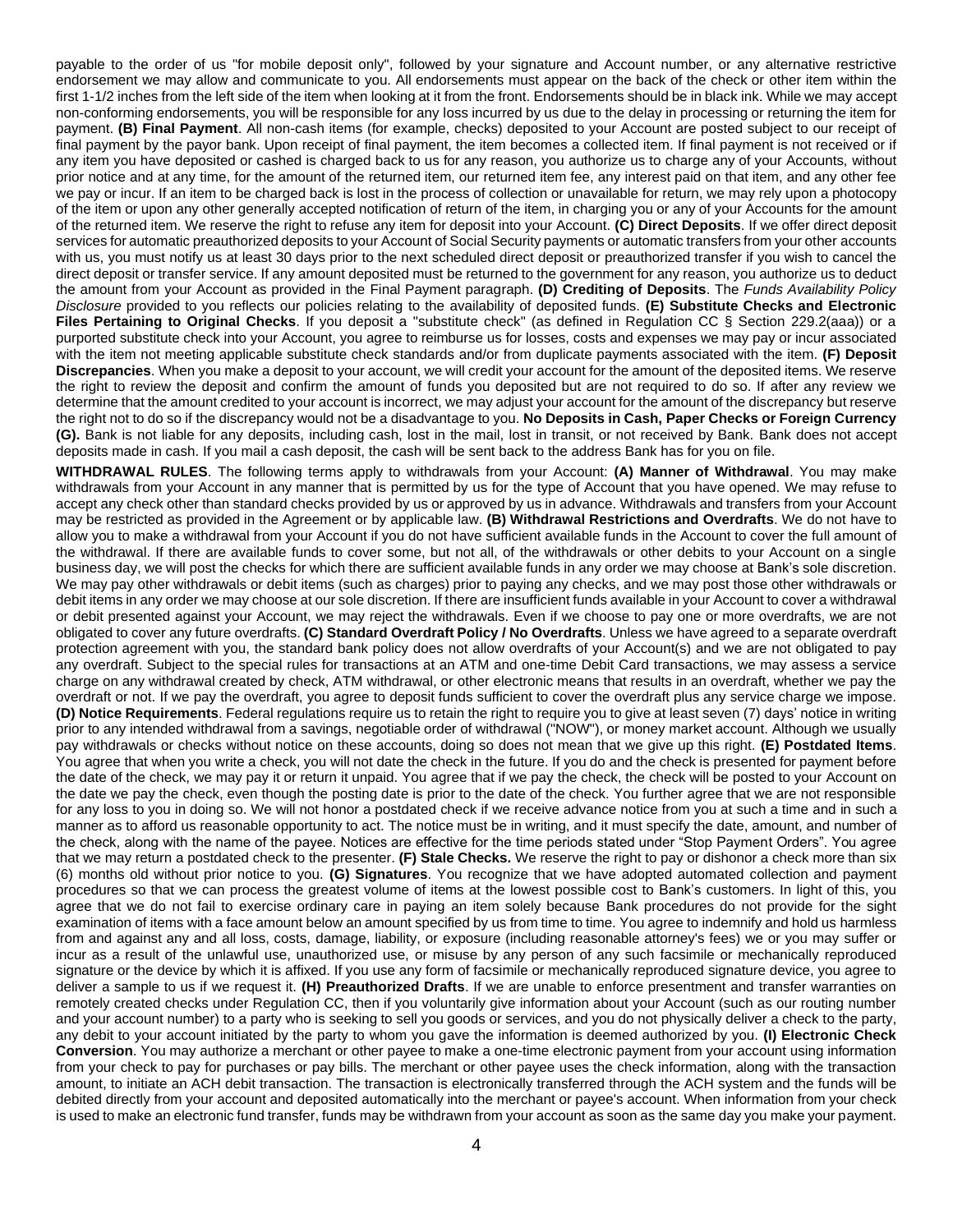A description of the transaction will appear on your statement from us. Checks used in these types of transactions will not be returned with your statement. This type of electronic funds transfer from a consumer account is governed by the Electronic Funds Transfer Act and subject to the Electronic Funds Transfer Agreement and Disclosure(s). **(J) Re-presented Checks**. If a merchant electronically represents a check returned due to insufficient or uncollected funds, that transaction is not covered by the Electronic Funds Transfer Act. See section titled Checks involved in this type of transaction will not be included with your statement. You may authorize a merchant to electronically collect a fee associated with the re-presentment of a check. If a merchant electronically collects a fee associated with the re-presentment of a check, the fee transaction is covered by the Electronic Funds Transfer Act and subject to the Electronic Funds Transfer Agreement and Disclosures if the fee is debited as an electronic funds transfer from a consumer account. A description of the transaction will appear on your statement. **(K) Check Legends**. We may disregard information on any check or item other than the signature of the drawer, the identification of the drawee financial institution and payee, the amount, the endorsements, and any other information that appears on the MICR line. In addition, we are not responsible to take action on, or for failure to notify you of restrictive language placed on checks or other items, including but not limited to terms such as, "Void after 90 Days," "Paid in Full," "Two Signatures Required," "Void Over \$100" or similar statements. In accordance with reasonable banking standards, most checks and other items are processed through automated processing and, except in limited circumstances and in our discretion, most items are not individually examined.

#### **ACCOUNT SERVICES AND FEATURES.**

**DEBIT CARD / ATM CARD / ACCESS DEVICE**. The abbreviation "Card" or "Debit Card" means the magnetic encoded card device used to conduct transactions on an Account. You may use the Card and PIN issued to you to pay for purchases from merchants who have agreed to accept the Card at Point of Sale (POS) terminals within the networks identified on your Card and such other terminals as the Bank may designate from time to time. All transactions will be deducted from the Account that is linked to your Card. To complete a transaction, there must be sufficient funds in your account. Point of Sale (POS) transactions involving a refund will be credited back to the account that the transactions were originally debited. When you use your Card or Card number to initiate a transaction at certain merchant locations, websites or mobile applications, such as hotels, restaurants, gas stations, and rental car companies, where the final purchase amount is unknown at the time of authorization, a hold may be placed on the available funds in your Account for an amount equal to or in excess of the final transaction amount. The funds subject to the hold will not be available to you for any other purpose until the merchant sends Bank the final transaction amount. Once Bank receives the final transaction amount, it may take up to seven days for the hold to be removed. During that period, you will not have access to the funds subject to the hold.

Platform has the right to refuse to issue a Debit Card or delay issuance of a Debit Card at its sole discretion

You may use the automated teller machine (ATM) card and personal identification number (PIN) issued to you to initiate transactions at ATMs within the networks identified on your Card and such other facilities as we may designate from time to time.

**Limitation on Amount of Transactions**. Depending on transaction activity and other factors, we may adjust limits on your Debit Card; these limits may change at any time and without notice. You may withdraw up to a maximum of \$510.00 per Visa Calendar Day in cash from an ATM. You may purchase up to a maximum of \$2,000.00 worth of goods and services per day, exclusive of ATM withdrawals, using your Debit Card. Debit limits for Account Funding Transactions (AFT) and Peer-to-Peer (P2P) transactions are limited to up to \$5,000.00 per Visa Calendar Day.

Personal Identification Number (PIN). The abbreviation "PIN" or word "code" means a personal identification number. The Card PIN issued to you is for your security purposes. The numbers are confidential and should not be disclosed to third parties, recorded on the card, or recorded anywhere else. You are responsible for safekeeping your PIN(s). You agree not to disclose or otherwise make your PIN available to anyone not authorized to sign or transact on your accounts. Contact Customer Service IMMEDIATELY if you believe: (a) the Card has been lost or stolen, (b) someone has gained unauthorized access to any access information for your Account, or (c) someone has transferred or may transfer funds from the Card without your permission.

**Preauthorized Card Transfers**. If you use your Card or the Card number to authorize in advance any recurring payments from your Account and later wish to stop one or more of these payments, you should contact the merchant/biller directly. If the merchant/biller fails to stop the recurring payments, contact Customer Service. You must notify Platform, as provided in the *Electronic Funds Availability Disclosure*, at least three (3) business days prior to the scheduled payment. Your Card may have to be cancelled in order to stop recurring payments.

**DEBIT CARD ATM FEES**. When you use an ATM, you may be charged a fee by the ATM operator (and you may be charged a fee for a balance inquiry even if you do not complete a fund transfer). Refer to the Rate and Fee Schedule for complete ATM Fee information charge by Bank or Platform.

**FOREIGN TRANSACTIONS AND FEES**. Purchases and cash advances made in foreign countries and/or foreign currencies will be billed to you in U.S. Dollars. The exchange rate to dollars will be determined in accordance with the operating regulations established by Visa<sup>®</sup> from time to time. As of the date these disclosures were published, those regulations establish the conversion rate as either the rate selected by Visa<sup>®</sup> from the range of rates available in wholesale currency markets (this may vary from the rate Visa<sup>®</sup> itself receives) or the government-mandated rate in effect for the applicable central processing date. The currency conversion rate used on the processing date may differ from the rate that would have been used on the purchase date or statement posting date. **Foreign Transaction Fee.** If you obtain your funds (or make a purchase) in a currency or country other than the currency or country in which your Card was issued ("Foreign Transaction"), you will be charged a fee equal to 1% on the total amount of the transaction in U.S. Dollars. The card association may consider transactions occurring in U.S. territories to be Foreign Transactions, so transactions originating from these locations may be subject to a Foreign Transaction Fee. If the Foreign Transaction results in a credit due to a return, Bank will not refund any Foreign Transaction Fee that may have been charged on your original purchase. Refer to the Rate and Fee Schedule in this Agreement for complete fee information charged on Foreign Transactions using the Card.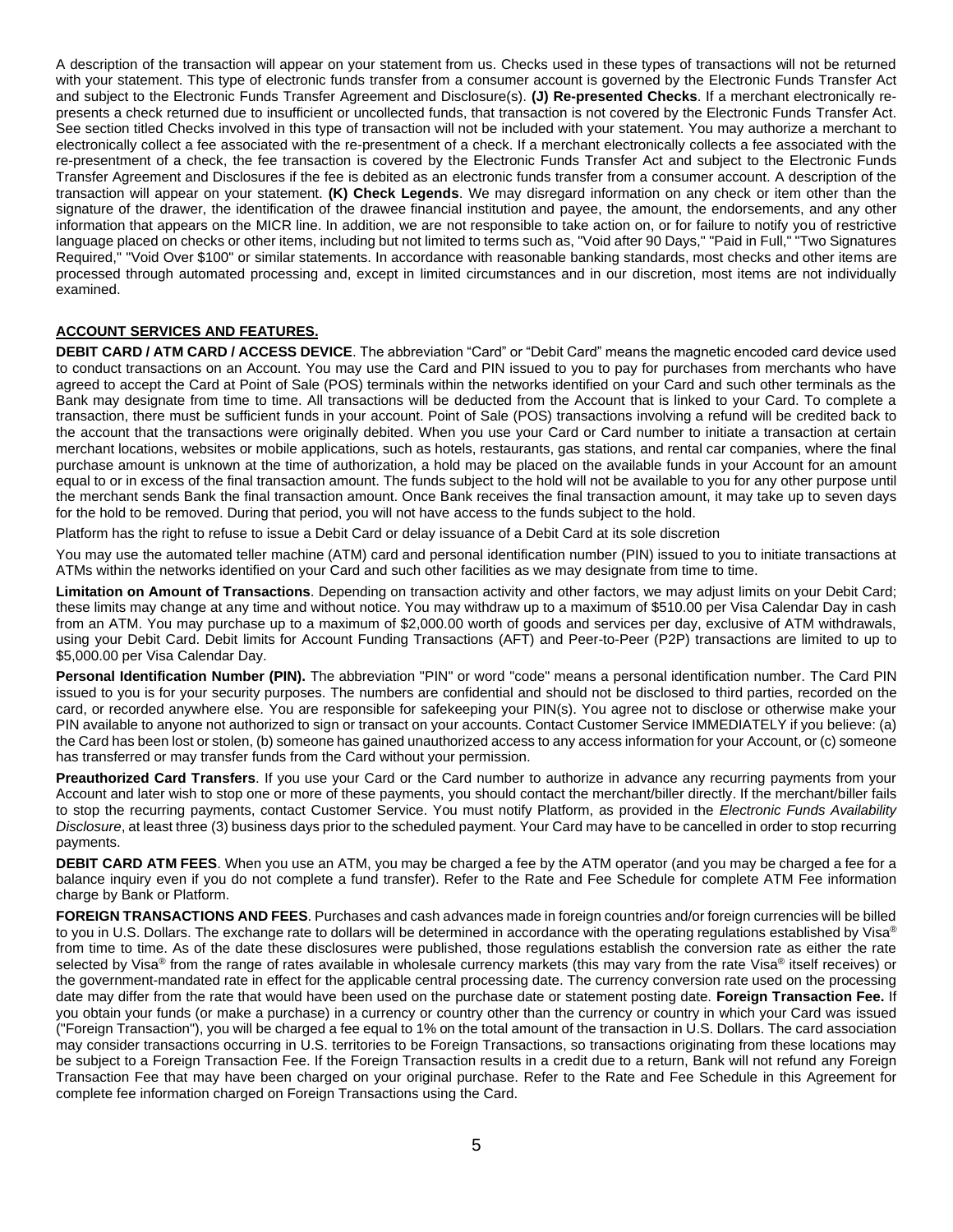**VIRTUAL DEBIT CARD**. If enabled, you may have the option of accessing your Account with, in addition to your physical Card, a virtual card represented by a 16-digit account number ("Virtual Card"). The Virtual Card may either be single-use, meaning the 16-digit account number will expire after a single transaction, or recurring-use, meaning you may use your 16-digit account number for multiple transactions. You may elect to add your Virtual Card to one or more digital wallets ("Digital Wallets") supported by Bank and subject to the Bank's terms for adding your Virtual Card to a Digital Wallet. The Digital Wallet provider may allow you to conduct transactions at a point-of-sale device and you may not be able to use your Virtual Card to perform transactions at such point-of-sale devices until you have selected a PIN pursuant to this Agreement. You may use your Virtual Card to make purchases at any merchant that accepts Visa debit cards or debit cards of other networks in which the Bank participates, subject to the funds available in your Account, the transaction limits described herein, and the other terms and conditions of this Agreement. Some merchants or merchant terminals may not accept virtual cards. Each time you use your Virtual Card, you authorize Bank to reduce the value available in your Account by the amount of the transaction and any applicable fees. You are not allowed to exceed the amount of available funds in your Account through an individual transaction or a series of transactions. If you do not have enough funds available in your Account, you can instruct the merchant to charge a part of the purchase to the Virtual Card and pay the remaining amount using another payment method. These are called "split transactions." Some merchants do not allow cardholders to conduct split transactions. Nevertheless, if a transaction exceeds the amount of available funds in your Account, you will be fully liable to Bank for the full amount of the transaction and any applicable fees. Except for Virtual Cards added to any Digital Wallet, in accordance with and subject to the Digital Wallet Terms, you will not receive a PIN with your Virtual Card or set a PIN for your Virtual Card. When you make purchases with your Virtual Card at any POS device other than through a Digital Wallet provider, they may select "CREDIT" on the keypad to make a signature purchase. You may not use your virtual Card for online gambling or illegal transactions. Bank may temporarily "freeze" your Account and attempt to contact you if Bank notices transactions that are unusual or appear suspicious. You may not use your Virtual Card for ATM's or to otherwise obtain cash anywhere.

**ONLINE BANKING**. If provided by Platform, Online Banking allows you access to retrieve information about your Account(s) and perform certain financial transactions using a desktop computer, or similar electronic device. There may be limits on the amount or number of transfers you may make at any one time or on any given day using online banking. Certain features may not be available through online banking. Transfers from your savings and money market Accounts may be subject to the limitations. Separate agreements, terms, or disclosures may be required to participate and utilize online banking.

**MOBILE BANKING**. If provided by Platform, Mobile Banking allows you access to retrieve information about your Account(s) and perform certain financial transactions using a mobile phone, or similar electronic device. Certain features may not be available through mobile banking. There may be limits on the amount or number of transfers you may make at any one time or on any given day using mobile banking. Transfers from your savings and money market Accounts may be subject to the limitations. Separate agreements, terms, or disclosures may be required to participate and utilize mobile banking.

**BILL PAYMENT.** If enabled by Platform for your Account, you will have access to the bill payments check feature (the "**Bill Pay Checks**") through the Mobile App or Website which allows you to authorize Bank to make bill payments on your behalf to third parties. You may not have access to the Bill Pay Checks until your Account has been open for a minimum of thirty (30) days. To initiate a bill payment using the Bill Pay Checks, you must provide the name and mailing address of each individual or company you wish to pay. Once a payment is authorized, the payment amount will be immediately deducted from your Account balance. Payments made using the Bill Pay Checks take the form of a paper check sent to the payee using standard U.S. Postal Service mail. Please allow three to nine (3-9) business days for delivery of the check. Payments can only be sent to addresses located within the fifty (50) states of the U.S. Check payments are processed daily by 3:00pm Central Time. Bill Pay payments initiated after this time will be processed the next business day. Bank reserves the right to refuse to process payments to any individual or company. If the decision is made to refuse a payment, Bank or Platform as Bank's agent will notify you on or before the next business day. Bill Pay Checks may be refused or returned by the individual or company to whom the payment was issued. The determination to accept this method of payment is at the discretion of the recipient. The U.S. Postal Service may also return payments in cases of expired or invalid addresses. If the Check payment is returned for any reason, the payment will be voided, and the full amount credited to your Account the next business day.

**PAPER CHECKS**. If enabled by the Platform and Bank for your Account, you will have access to paper checks ("Checks") for your Account. You are responsible for verifying the accuracy of all information shown on your Checks. Bank is not liable for losses resulting from incorrectly printed Checks. You agree not to issue Checks with features or marks that obscure, alter or impair information on the front or back of a Check or that otherwise prevents Bank or another bank from capturing such information during automated check processing. You agree to safeguard your blank and cancelled Checks, and to take reasonable steps to prevent their unauthorized use. If your Checks are lost or stolen, you agree to notify Platform immediately. For security reasons, Bank reserves the right to disable the Checks feature for your Account and the right to close your Account and transfer the balance to a new Account. If Bank does this, all Checks written but not yet paid may be returned to payees with notations such as "Account Closed" or "Refer to Maker." You will be responsible for issuing any replacement checks. You agree that Checks you write are not properly payable over-the-counter at any Bank branch. Further, you waive any claim you may have now or in the future under Kansas Statutes Annotated Section 84-4-402. **Post-Dated Checks.** Bank is not responsible to you if Bank pays a Check before its date, even if Bank has noticed that it is post-dated. If Bank, at its option, refuses to pay a Check because it is presented before its date, you will have to pay, if applicable, the fee Bank charges for an overdraft. If you want to be sure Bank does not cash it before its date, you must stop its payment by following rules for stop payments in the "Stop Payment" section of this Agreement and follow Bank's procedures for revoking a stop payment request. Bank's Check payment process is highly automated and Bank receives Checks in great volume. Although Bank inspects some Checks and other items from time to time, at its discretion, you agree that reasonable commercial standards do not require Bank to do so. If Bank returns a Check because Bank believes it was not authorized by you, Bank is not liable to you even if the Check was actually authorized. Bank has no duty to prevent a Check from being presented more than once. **Refusing Payments on Checks.** You must sign your name on Checks you write. If any of the information is missing or illegible on the Check, the Bank has the right to refuse to accept or pay the Check. **Check Legends.** Bank is not required to honor any legends or memos you put on your checks, even if Bank is aware of them. By a "legend" or "memo" Bank means a message, such as "not valid for more than \$50.00" or "do not pay more than ten days after date" or "paid in full". **Uncashed Checks.** Uncashed Checks and Bill Pay Checks are voided after 180 days. Funds from voided checks will be credited to your Account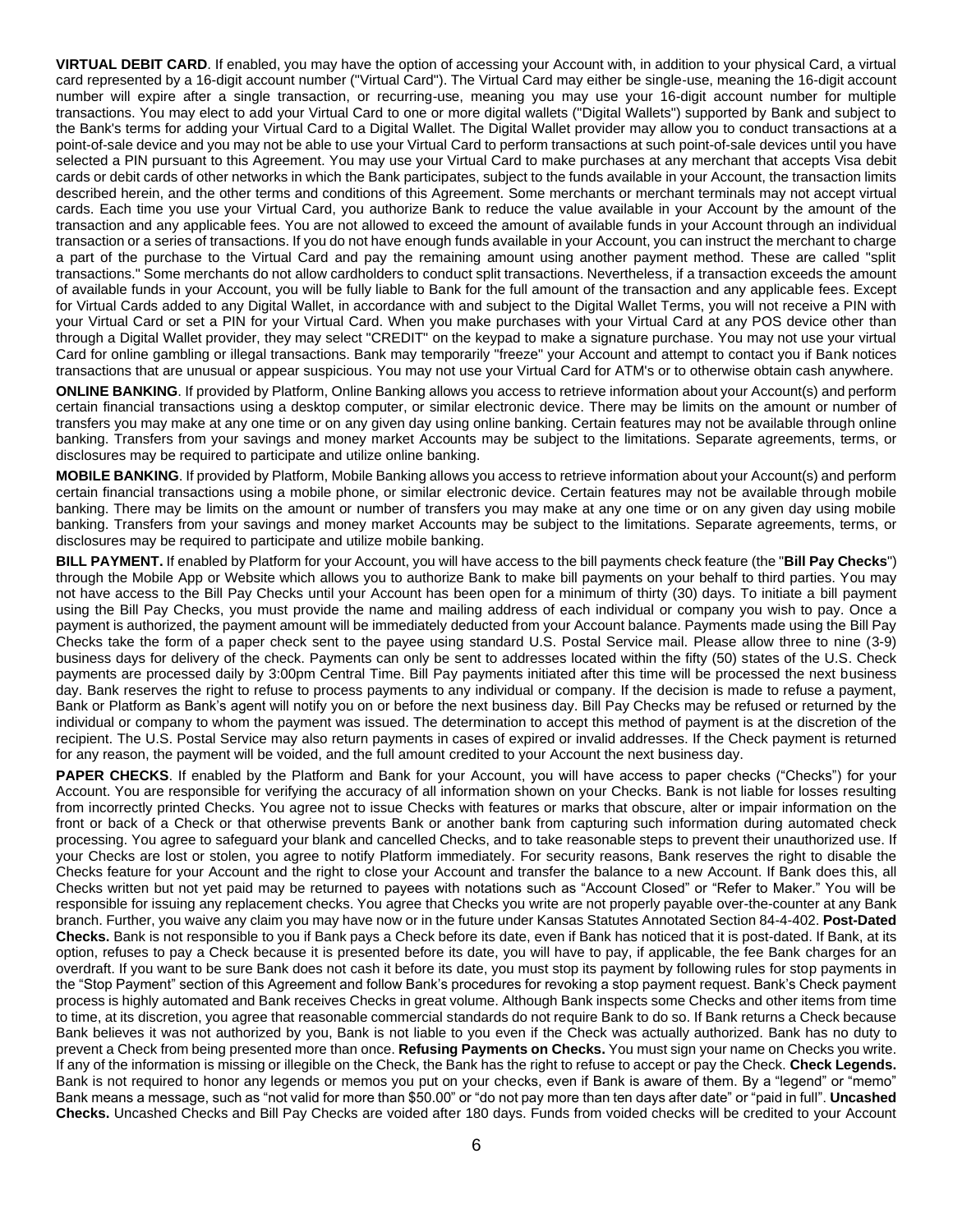after such time period. **Cancelling a Check Payment.** You may cancel a single Check as long as it has not been presented for payment by contacting Customer Service. **ACH Check Conversion.** An ACH Check conversion is a transaction that starts as a paper Check that you give to a merchant. The merchant converts the Check, using the information on the paper, to send an electronic message to a bank to immediately take the money from your Account. The merchant is required to post a notice about ACH Check conversion in a prominent and conspicuous location at the time of the transaction. You can stop payment on an ACH Check Conversion only if it has not yet been presented by the merchant. **Liability for Failure to Stop Payment of a Check Payment.** If you request cancellation of a Check within three (3) three business days or more before it is scheduled to be made, and Bank does not cancel it in time, Bank will be liable for your losses or damages.

**WIRE TRANSFERS.** If enabled by Platform and Bank for your Account, you may be able to send or receive a wire transfer. To the extent applicable, this Agreement is subject to Article 4A of the Uniform Commercial Code – Fund Transfers as adopted by the State of Kansas. If you originate a wire transfer, you agree that the Fedwire Funds Service may be used. Federal Reserve Board Regulation J is the law that covers transactions made over Fedwire Funds Service. When you originate a funds transfer for which Fedwire Funds Services is used, you identify by name and number a beneficiary financial institution, an intermediary financial institution, or a beneficiary, Bank and every receiving beneficiary financial institution may rely on the identifying number to make payment. Bank may rely on the number even if it identifies a financial institution, person or account other than the one named. The Bank will process the wire transfer request based solely on the information you provide to us. It is your obligation to verify the information you provide to us including, but not limited to, the identity and relationship of the receiving party, account number, and routing number. The Bank is not responsible for any loss or damage you incur from your request to send a wire or electronic transfer. The cut-off time for scheduling a same-day wire transfer is 3:00pm Central Time. Please be advised that wire transfers may not be recalled once they have been sent by the Bank. Wire transfer requests will only be accepted and processed if you have sufficient and available funds in your account at the time the request is received and processed. Any fees associated with sending or receiving a wire transfer will be deducted from your Account. We may need to confirm your instructions prior to processing your request, therefore wire transfers may not receive same day service. The Bank reserves the right to reject or cancel any wire transfer at our sole discretion and will not be held liable for any losses or damages that may arise due to our right to cancel or reject the wire transfer.

**ACH TRANSACTIONS.** You authorize us to initiate automated credit entries to the Accounts and to initiate, if necessary, debit entries and adjustments for any credit entries made in error to the Accounts. With respect to such entries, you agree to be bound by the rules of the National Automated Clearinghouse Association and applicable state Automated Clearinghouse Association ("ACH Rules"). Automated credit entries made to the Accounts are provisional under the ACH Rules until we have received final settlement or otherwise have received payment, and we are entitled to a refund of the amount credited to any Account if such settlement or payment is not received by us. Pursuant to the ACH Rules and Article 4A of the Uniform Commercial Code, you are hereby notified that the Bank will not notify you of the acceptance of a payment order to your Account, other than posting the payment order to your Account. We advise you that any receiving financial institution (including us) is entitled to rely on any account or bank number you have provided even though that account or bank number may identify a party different from the person or entity you have described by name in any transfer order. We will process the ACH transfer request based solely on the information you provide to us. It is your obligation to verify the information you provide to us including, but not limited to, the identity and relationship of the receiving party, account number, and routing number. The bank is not responsible for any loss or damage you incur from your request to send the ACH transfer. The cut-off time for scheduling next day ACH transfers is 3:00pm Central Time. The cut-off time for scheduling same day ACH transfers (if enabled on your Account) is 11:00am Central Time. Any next day ACH transfer scheduled after the cut-off time will be treated as if it were scheduled on the next business day. Any same day ACH transfer scheduled after the cutoff time will be treated as if it were scheduled as next day ACH transfer. In some circumstances, transactions may be delayed for risk or compliance reasons. At the Bank's discretion, the amount of funds that can be transferred from your account per day may be limited. Limits may change at any time without notice.

**EARLY DIRECT DEPOSIT ACCESS.** If enabled by Platform and Bank for your Account, you may receive early access to direct deposit funds; additional enrollment is not required for this service. Early access to direct deposit funds depends on timing of payer's submission of ACH deposits, therefore the timing of access to the deposited funds may vary paycheck to paycheck and item to item. We generally post such deposits on the day they are received which may be up to two (2) business days earlier than the payer's scheduled payment date. Not all deposits are eligible for early direct deposit access. Eligibility for inclusion in early direct deposit is at the sole discretion of the Bank and may be changed or terminated at any time and without prior notice. If early direct deposit is not provided for a deposit, standard ACH availability timelines will apply to the deposited funds according to the bank's funds availability schedule and applicable law or regulation.

**MOBILE CHECK DEPOSIT.** If enabled by Platform for your Account, mobile check deposit ("Mobile Deposit") allows you to make deposits to your Account remotely by using Platform's Mobile Application to take a legible picture of the front and back of the negotiable check(s) and transmitting images of such instruments to Bank in compliance with Bank's requirements ("Check Image(s)"). The Bank will attempt to collect the item by presenting the image or converting the image into a digital representation of the original check ("Substitute Check"). Unlike traditional check deposits, you retain the original paper check when you use Mobile Deposit. See Section "*Substitute Check Policy Disclosure*" for further information on Substitute Checks and Section "Retention of Original Check" below for retention requirements. The manner in which Substitute Checks are cleared, presented for payment and deposited will be determined by the Bank, in Bank's sole discretion. Platform or Bank may change, modify, add or remove functionality from Mobile Deposit at any time, with or without notice to you. In addition, the following terms and conditions apply to Mobile Deposit: **(A) Mobile Deposit Eligibility.** Platform or Bank will determine whether you are eligible for the Mobile Deposit. Platform or Bank may suspend or terminate your use of Mobile Deposit at any time and without prior notice to you. If you violate the terms of Mobile Deposit, such actions may be used as a basis to terminate your Account. **(B) Mobile Deposit Technical Requirements.** In order to use Mobile Deposit, you must have an Apple iOS or Android smartphone capable of installing and running the Platform Mobile App (see relevant app store details for specific hardware and OS requirements) that is additionally equipped with a camera capable of taking photos with at least a resolution of 1600 x 1200 pixels ("2 Megapixels"). Neither Bank nor Platform are responsible for any third-party software you may need to use the Mobile Deposit service. **(C) Fees.** There is no fee for depositing a check via Mobile Deposit. In the event a check you deposit using Mobile Deposit is returned by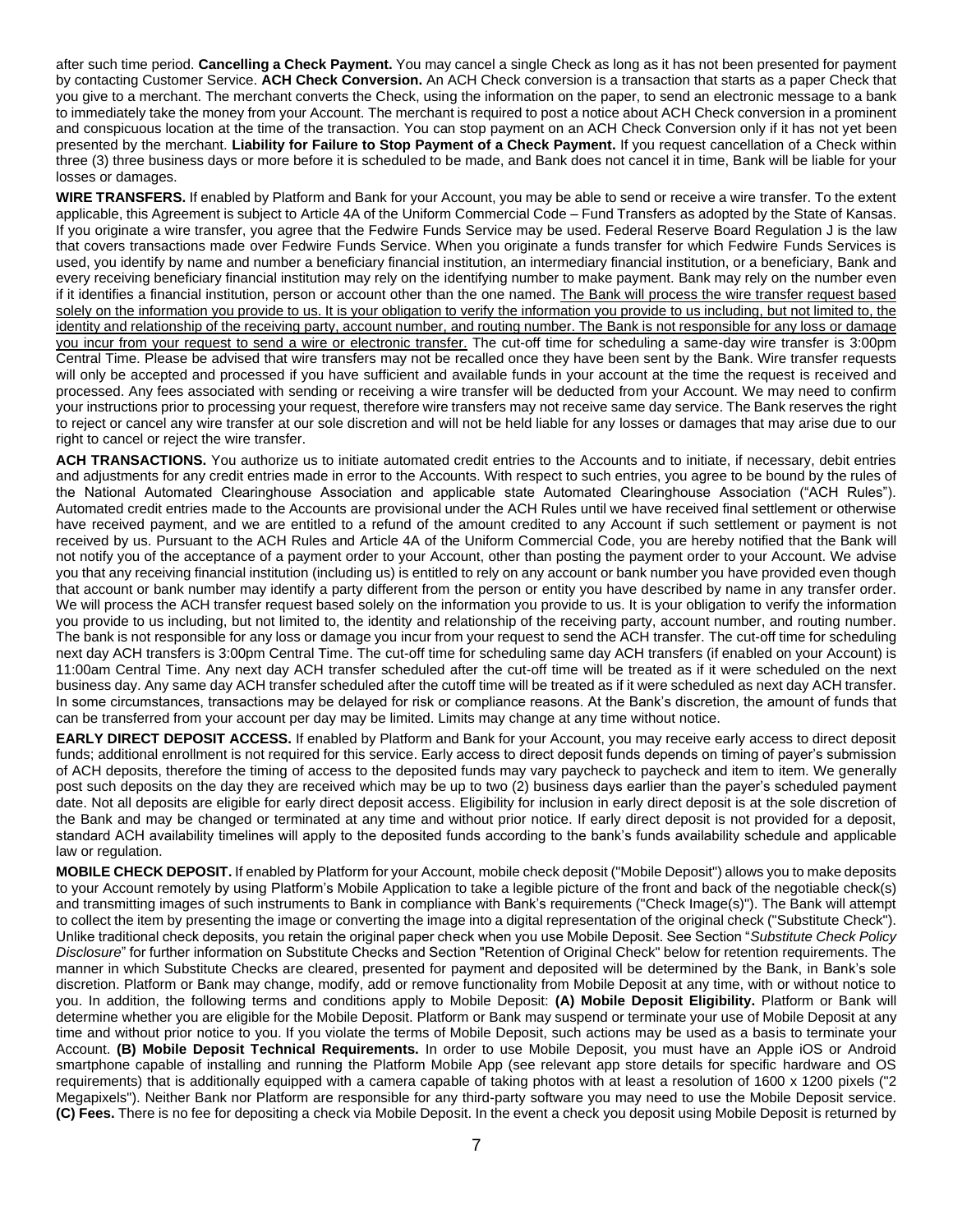the bank upon which it was drawn (for any reason), there is also no fee. Please note that your mobile carrier may charge you for sending and receiving data to upload Check Images using the Mobile App. Please check your mobile service agreement for details on applicable fees. The Bank reserves the right to charge fees for the Mobile Deposit service in the future. **(D) Limits and Funds Availability.** Limits may be imposed on the dollar amount or number of deposits you make through Mobile Deposit, and Bank or Platform may change such limits at any time without notice. Mobile Deposits may be delayed as stated in the *Funds Availability Policy*. **(E) Prohibited Checks.** Bank may decline to accept any Check Image you submit through Mobile Deposit at Bank's sole discretion. You agree that you will not scan and attempt to deposit any of the following:

- Checks payable to any person or entity other than you (i.e., third party checks).
- Checks payable jointly to you and any other person (i.e. made out to 'John \*and\* Jane Doe').
- Checks containing alterations, illegible items, fraudulent checks, or checks that you should have known or have reason to believe were fraudulent.
- Checks that have been previously deposited at another institution via physical item, image or electronic funds transfer.
- Checks from financial institutions located outside of the United States;
- Checks that are not payable in U.S. dollars.
- Checks that are more than six (6) months old (i.e. stale-dated).
- Checks that are post-dated, or payable on a date in the future.
- Substitute Checks (a digital reproduction of the front and back of an original check).
- Remotely created checks (a check created by a merchant with a buyer's checking account number on it, but without the buyer's original signature).
- Travelers' checks and savings bonds.
- Non-negotiable instruments, such as promissory notes.
- Starter checks or counter checks (checks from a teller window).

**(F) Third-Party Checks.** Third-party checks deposited through Mobile Deposit may be rejected. All Check Images submitted for deposit must be payable to you and not to a third-party. In the event a third-party Check Image is received, a Substitute Check will be returned to you through the U.S. Postal Service mail and the deposit will not be processed. Neither Platform nor the Bank will be liable for any Substitute Checks that may become lost in the mail. Both Platform and the Bank reserve the right to reject a Mobile Deposit if it is made payable to the Bank and contains no means to identify the Account to which it should be credited. **(G) Receipt of Check.** Neither the Platform nor the Bank is responsible for Check Images not received or dropped during transmission. A Check Image will be deemed received only when Platform provides you with Electronic Notice confirming receipt of the Check Image. After receipt of your Check Image is confirmed, the Check Image will be subject to review before it is submitted for deposit and may still be rejected for any reason at the discretion of Platform and the Bank. An Electronic Notice confirmation is not a representation, warranty or other indication that the Check Image will be presented for deposit or will be honored by any collecting or paying bank. If Platform or the Bank rejects a Check Image received through the Mobile Deposit feature, you may contact the individual or company who issued the check, to request a new or reissued check be provided to you. If you do submit the original check for processing, Platform and the Bank reserve the right to refuse to process it and may instead require you to have the check reissued. **(H) Retention of Original Check.** Once the funds from the Check Image have been credited to your Account, you must mark the original check as "VOID" and retain it for sixty (60) days. You may not present the original check, or any Substitute Check created from the original check for payment at any other financial institution. During this sixty (60) day period, you must store the original paper check securely using precautions at least as secure as those you would use to protect a blank check. You must make the original paper check available to Platform or the Bank for review at any time during this sixty (60) day period as necessary to facilitate the clearing and deposit process, to address third-party claims or for Bank's own audit purposes. Should you fail to produce the original paper check, you authorize Bank to deduct the amount of the check in question from your Account, regardless of whether such action may cause your Account to not have sufficient funds. Immediately after this sixty (60) day period, you must destroy the original paper check. **(I) Check Endorsements.** You will endorse any check or other item submitted for deposit exactly as it was made payable to you. You warrant that all endorsements on items deposited to your Account are genuine. Any endorsement must be placed in the one-inch area starting at the left side on the back of an item and the remaining area on the back of the item may not contain any preprinted, stamped or handwritten information. If you fail to do this, you may be required to reimburse Platform for losses incurred. For any check deposited as a Check Image through Mobile Deposit, you must endorse the check by signing or stamping the back and writing "**FOR MOBILE DEPOSIT ONLY** to Account #XXXXXXXXXX" or as otherwise instructed by Platform before you take a picture of the check. In the absence of endorsement, you authorize Platform or the Bank to supply any missing endorsements if items are made payable to you or your order and you have not endorsed them. **(J) Presenting Checks More than Once.** Once you have used the Mobile Deposit service to deposit a check, you agree not to present, or allow anyone else to present, that original check or a substitute check of that original check again for deposit through the Mobile Deposit service or by any other means with the Bank or any other financial institution. If you or anyone else present a check or substitute check for deposit more than once, in violation of this Agreement, you agree to indemnify, defend and hold the Bank and Platform harmless from and against all liability and damages that may result from any claims, suits or demands from third parties with respect to such check or substitute check. You agree the Bank may debit from your Account the aggregate amount of any checks that are deposited more than once. To the extent that funds in your Account are insufficient to cover such amount, Bank shall debit the deficiency amount from any other of your account(s) with the Bank in its sole discretion. **(K) Mobile Deposit Funds Availability.** Business Days and Cut-off Time: Bank is open Monday through Friday excluding federal holidays. Check Images received and accepted for processing prior to 4:00pm Central Time on a business day that Bank is open are considered received as of that day. Otherwise, the Check Images will be considered the work of the next business day. Mobile Deposits may be delayed as stated in the *Funds Availability Policy*. **(L) Use Warranties and Indemnification.** You warrant to the Bank and Platform that: you will only transmit eligible checks, images will meet the image quality standards, you will not transmit duplicate checks, and you will not deposit or represent the original item. You agree to indemnify and hold harmless the Bank and Platform from any loss for breach of this warranty provision.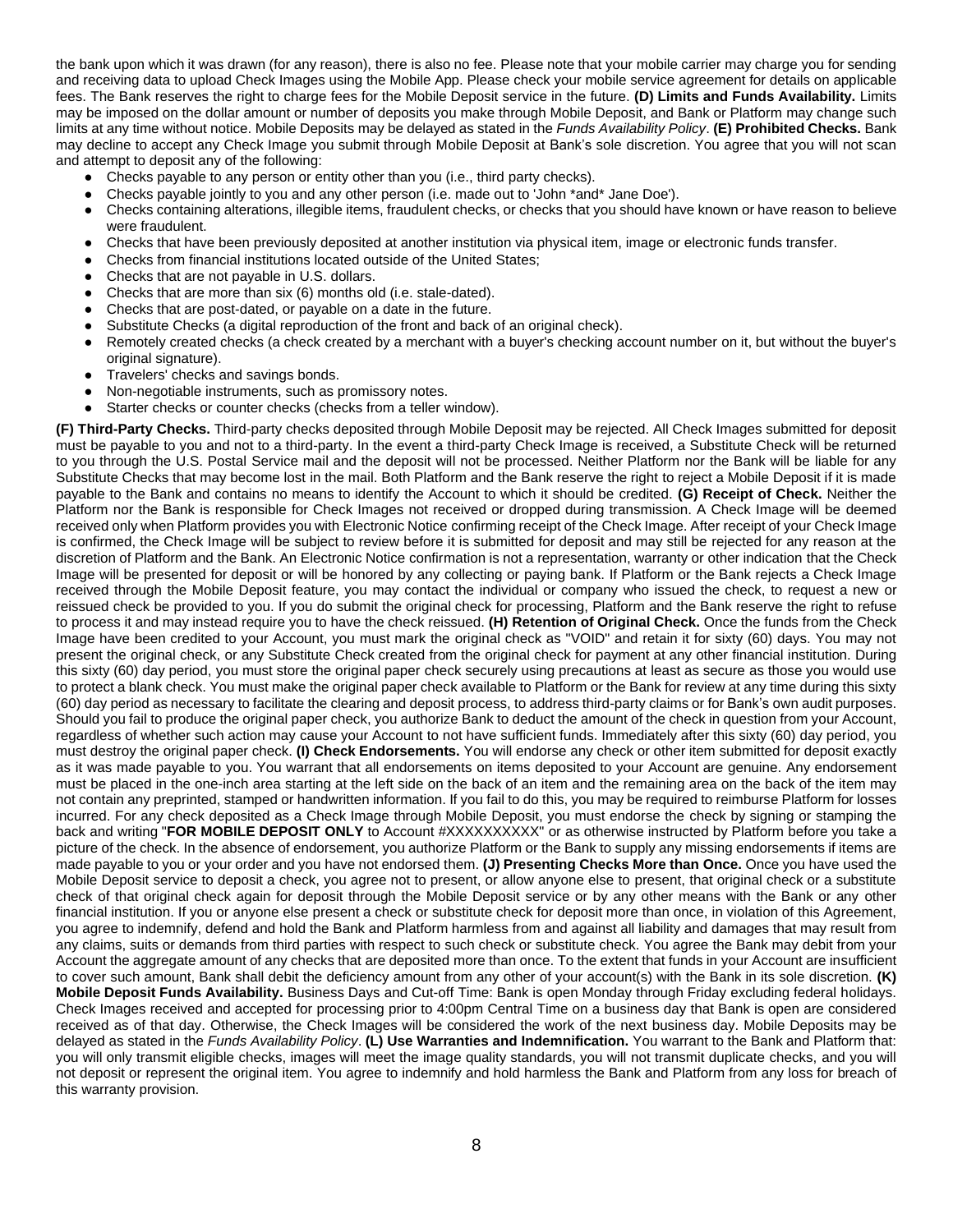#### **OTHER MISCELLANEOUS PROVISIONS.**

**ILLEGAL TRANSACTIONS, ACCOUNT RESTRICTIONS, ACCOUNT CLOSURES.** You may not use your Account, ATM, POS, or Debit Card, or other access device for any illegal or unlawful transaction, and we may decline to authorize any transaction that we believe poses an undue risk of illegality or unlawfulness. We reserve the right to place a hold on your Account if we suspect irregular, fraudulent, suspicious, unlawful or otherwise unauthorized activity. We may attempt to notify you of such a hold but are not required to provide notice prior to placing the hold or thereafter. We also may attempt to contact you to obtain additional information regarding the account activity. We reserve the right to maintain any hold and restrict access to the account until we receive the requested information. You agree that we may maintain such hold until all claims against you or us to the funds held in your Account have been resolved fully in our sole satisfaction. We also reserve the right to reject any incoming credit transaction that we suspect is involved in fraudulent or suspicious activity. The Bank will not be held liable for any loss you incur if your account is restricted. Notwithstanding the foregoing, we may collect on any debt arising out of any illegal or unlawful transaction.

**UNLAWFUL INTERNET GAMBLING TRANSACTIONS PROHIBITED**. You certify that you will not engage in, and during the life of this Agreement will not engage in, any activity or business that is unlawful under the Unlawful Internet Gambling Enforcement Act of 2006, 31 USC 5361, et seq., (the "UIGEA"). You may not use your Account or any other service we offer to receive, transfer, or credit funds, instruments or proceeds that arise out of a business that is unlawful under the UIGEA. You agree that if anyone asks us to process a transaction that we believe is restricted under the UIGEA, we may block the transaction and take any other action we deem to be reasonable under the UIGEA and this Agreement. You may not use your Account for online gambling or any illegal transactions. Bank may refuse to process any transaction that it believes may violate the terms of this Agreement or applicable law. You acknowledge and agree that Bank has no obligation to monitor, to review or to evaluate the legality of your transactions. To the fullest extent permitted by law, you agree to pay for any transaction that you authorized, even if that transaction is determined to be illegal.

**BUSINESS USE ON PERSONAL ACCOUNTS**. Your Account is a personal account. You agree not to use your personal Account(s) for business purposes. The Bank reserves the right to convert a personal Account to a business Account or close your personal Account when the Account is being used for business purposes. You will receive a notice regarding a conversion of your personal Account to a business Account. At the time of conversion, all applicable account fees, service fees and restrictions of the business Account will apply.

**NO OVERDRAFTS.** You are not permitted to overdraw your Account. If the available balance in your Account is insufficient to cover any payment or withdrawal you have authorized, Bank may refuse to process the payment or withdrawal. If your Account balance becomes negative for any reason, you must make a deposit immediately to cover the negative balance. If your Account has a negative balance for an extended period of time and you have another account with Bank, Bank reserves the right to exercise Bank's right to set off. See Section "Right to Set Off" for details. If your Account has a negative balance for thirty (30) calendar days or more it will be closed. In the event you fail to pay the amount of any overdraft and Bank refers your overdrawn account to an attorney for collection, you agree to pay all reasonable expenses, including, but not limited to, reasonable attorney's fees and court costs incurred by Bank as a result of your account being overdrawn.

**BACKUP WITHHOLDINGS.** You acknowledge that this account cannot be opened if you are currently subject to backup tax withholding.

**LEGAL PROCESSES EFFECTING ACCOUNTS.** If legal action such as a garnishment, levy or other state of federal legal process ("Legal Process") is brought against your Account, Bank may refuse to permit (or may limit) withdrawals or transfers from your Account until the Legal Process is satisfied or dismissed. Regardless of the terms of such garnishment, levy or other state or federal process, Bank has first claim to any and all funds in your Account for your liability under this Agreement. Bank will not contest on your behalf any such Legal Process and may take action to comply with such Legal Process as Bank determines to be appropriate in the circumstances without liability to you, even if any funds Bank may be required to pay out leaves insufficient funds to pay a transaction that you have authorized. Payment is made after satisfying any fees, charges or other debts owed to Bank. You agree that you are responsible for any expenses, including legal expenses and fees Bank incurs due to any Legal Process on your Account. Bank may charge these expenses to your Account. You will indemnify Bank for any losses if it does this.

**STATEMENTS.** Statement notices will be sent to the email address you provided upon opening your Account or will otherwise be made available to you on the Platform's Website or Mobile App on a periodic basis at approximately monthly intervals if you have transacted on your account or quarterly if no transactions have occurred unless Bank specifies to you another interval period when you open your account or thereafter. The Account statement will describe each item-by-item number (where appropriate), amount, and date of debit or credit. If applicable to your Account, images of checks on your Account may be presented in the statements. If Bank complies with the foregoing provisions of this Section, you agree that the statement and items all have been made available to you in a reasonable manner. Bank will not be responsible for any indirect, special or consequential damages under any circumstances for Bank's inability to provide copies of checks. Bank's liability, if any, will not exceed the face amount of the check in question. Electronic statements are available to view and print on the Website or Mobile App (if available). Account statements are considered to be correct. Carefully review your statement each statement cycle and notify Platform of any errors within sixty (60) days of your statement becoming available.

**SPECIAL RULES FOR NEW ACCOUNTS**. Accounts open less than thirty (30) days may be limited in functionality. Direct deposits and other funds credited to your Account may be given provisionally for a reasonable amount of time. If the Platform also offers a Debit Card with your Account, certain features and functionality may be delayed until the Debit Card is issued by Platform and/or you have activated the Debit Card. Platform has the right to refuse to issue a Debit Card or delay issuance of a Debit Card at its sole discretion. In addition, certain transfer limits may be lower during this time for certain features and services, or as allowed under applicable law or regulation; See the "Electronic Funds Transfer Disclosure" for additional information.

**ACCOUNT INACTIVITY AND ESCHEATMENT.** An account that is inactive for a period of time may be considered dormant and is subject to escheatment. Each state has varying laws as to when an account is subject to escheatment and Bank may be required to send the balance in your Account to the state of your last known address. You understand that if your Account is inactive (dormant), we may close your Account. We reserve the right to refuse to return any unused balance amount less than \$1.00. You agree that we are relieved of all responsibility if your account balance is escheated in accordance with applicable state law. Your account will become inactive unless you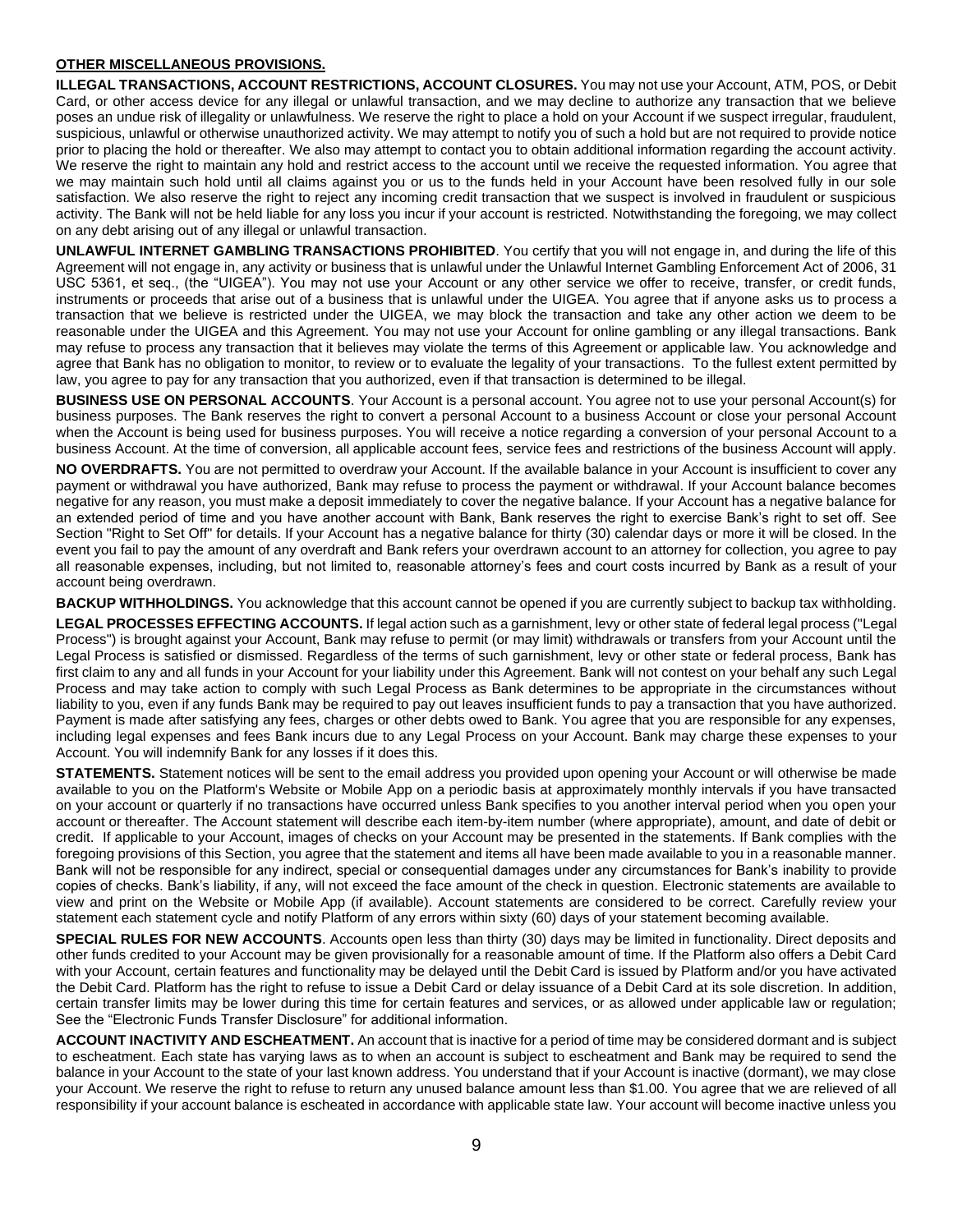have conducted account activity such as depositing or withdrawing funds or using your debit card. For an Account with an international address, the funds will be transferred to the State of Kansas.

**CREDIT VERIFICATION**. You authorize us to request and obtain one or more credit reports about you from one or more credit reporting agencies for the purposes of considering your application for the Account, reviewing or collecting any Account opened for you, or for any other legitimate business purpose. You authorize us to disclose information about your account to a credit reporting agency if your Account was closed because you have abused it.

**CONFIDENTIALITY.** Bank may disclose information to Platform and other third parties about your Account or the transactions you make:

- Where it is necessary for completing transactions.
- In order to verify the existence and condition of your Account for a third party.
- In order to comply with government agency, court order, or other legal or administrative reporting requirements.
- If you consent by giving Bank your written permission.
- To Bank's employees, auditors, affiliates, service providers, or attorneys as needed.
- Otherwise as necessary to fulfill Bank's obligations under this Agreement or as detailed in Bank's *Privacy Policy*.

**BANK PRIVACY POLICY**. Bank's *Privacy Policy* is available a[t https://www.nbkc.com/security/privacy-policy](https://www.nbkc.com/security/privacy-policy) and is considered part of this Agreement.

**ACCOUNT TERMINATION, CANCELLATION, OR AMENDMENT.** Except as otherwise required by applicable law, Bank may amend or change the terms and conditions of this Agreement at any time by posting the amended Agreement at the Website, and any such amendment shall be effective upon such posting to the Website. The Agreement is also available on the Website. You will be notified of any amendment(s) in the manner provided by applicable law prior to the effective date of the amendment(s). However, if the amendment(s) is made for security purposes or your benefit, Bank may implement it without prior notice. Bank may cancel or suspend your Account or this Agreement at any time. You may cancel this Agreement by contacting Customer Service to close your Account. Your cancellation of this Agreement will not affect any of Bank's rights or your obligations arising under this Agreement prior to cancellation.

If your Account is cancelled, closed or terminated for any reason, you may request the unused balance be returned to you via ACH transfers to one of your external accounts on Bank's records or via check (unless notified otherwise in writing by Platform) to the mailing address Bank has in its records. If your Account is closed prior to the end of the statement cycle, any accrued interest earned for that cycle will be forfeited. For security purposes, you may be required to supply identification, external account, and address verification documentation prior to issuing an ACH refund or refund check. Allow fourteen (14) days for processing of such balance return. Bank may refuse to honor any checks issued on your Account which are presented to it for payment after your Account is closed. In the event the Platform's program is cancelled, closed, or terminated, Platform or Bank will send you prior notice, in accordance with applicable law. Specific information and instructions, including how to receive any remaining Account balance, will be in the notice. Bank reserves the right to refuse to return any unused balance amount less than \$1.00.

### **IMPORTANT: IF YOUTERMINATE YOUR RELATIONSHIP WITH PLATFORM,THE ACCOUNT WILL AUTOMATICALLY BE CLOSED. UPON CLOSURE, ANY REMAINING FUNDS IN THE ACCOUNT WILL BE RETURNED PER THIS SECTION.**

RIGHT TO SET OFF. If your Account balance with Platform becomes and remains negative, Bank can use the funds in any of your accounts that you own at the Bank to repay the amount owed on the negative balance Account without further notice to or demand on you. This means Bank has the right to set-off any liability, direct or contingent, past, present or future that you owe against any account you have with Bank including accounts you own at other Platforms offered by the Bank. Further, you grant Bank a lien on and security interest in the funds on deposit in each of your account(s) as security for the entirety of your liabilities and obligations to Bank, now or in the future.

**FDIC INSURANCE AND DEPOSIT NETWORK SERVICE.** Please carefully read the complete disclosure in this Deposit Network Services section. By entering into this Agreement with Bank, you authorize Bank to offer and provide you a variety of services and products in conjunction with your Account held with Bank. From time-to-time, StoneCastle may provide you services whereby Bank will deposit your funds into other insured depository institutions through a deposit network program administered by a third-party service provider and held in custody by a third-party custodian (a "Deposit Network Service"). At any given time, all, none or a portion of the funds deposited into your Account may be placed into the Deposit Network Service and held beneficially in your name at other depository institutions which are insured by the Federal Deposit Insurance Corporation ("FDIC") and are participants in such Deposit Network Service. Bank utilizes the Deposit Network Service provided by StoneCastle Cash Management, LLC, a Delaware limited liability company ("StoneCastle"). As a part of its Deposit Network Service, StoneCastle has developed a network of FDIC-insured depository institutions located throughout the United States (each a "Network Bank" and together, the "Network Banks"). In the event funds from Account are deposited into Network Banks via the Deposit Network Service, Bank will deliver funds as your agent to a custody bank participating in the Deposit Network Service (the "Custodian Bank"). StoneCastle is responsible for directing the Custodian Bank to make deposits, in specific amounts, at one or more of the Network Banks. In the event Bank requests your funds to be returned from the Deposit Network Service to Bank, it will send notice to the Custodian Bank and StoneCastle. StoneCastle will then direct the Custodian Bank to make withdrawals, in specific amounts, from one or more Network Banks. The Custodian Bank will then return funds to Bank in the amount requested by Bank. You are not required or permitted to take any action with respect to the Deposit Network Services. **Network Banks.** StoneCastle has created, developed and manages a proprietary network of insured depository institutions, also referred to herein as the Network Banks, through which funds deposited by you at Bank may be deposited into accounts at one or more of the Network Banks, along with funds from other persons. The use of the Deposit Network Services will not create a direct relationship between you and: (i) any of the Network Banks, (ii) StoneCastle or (iii) the Custodian Bank. StoneCastle, as agent of Bank, maintains records of the balance of each depositor beneficially held at each Network Bank. **Applicability and Impact of FDIC Insurance.** The FDIC is an independent agency created by the United States Congress that provides deposit insurance to depositors in commercial banks and savings institutions legally chartered to offer banking services in the United States. FDIC deposit insurance is backed by the full faith and credit of the United States government. FDIC deposit insurance covers the depositors of a failed FDIC-insured depository institution dollar-for-dollar, principal plus any interest accrued, through the date of a bank failure, up to at least the then current Standard Maximum Deposit Insurance Amount, or "SMDIA," as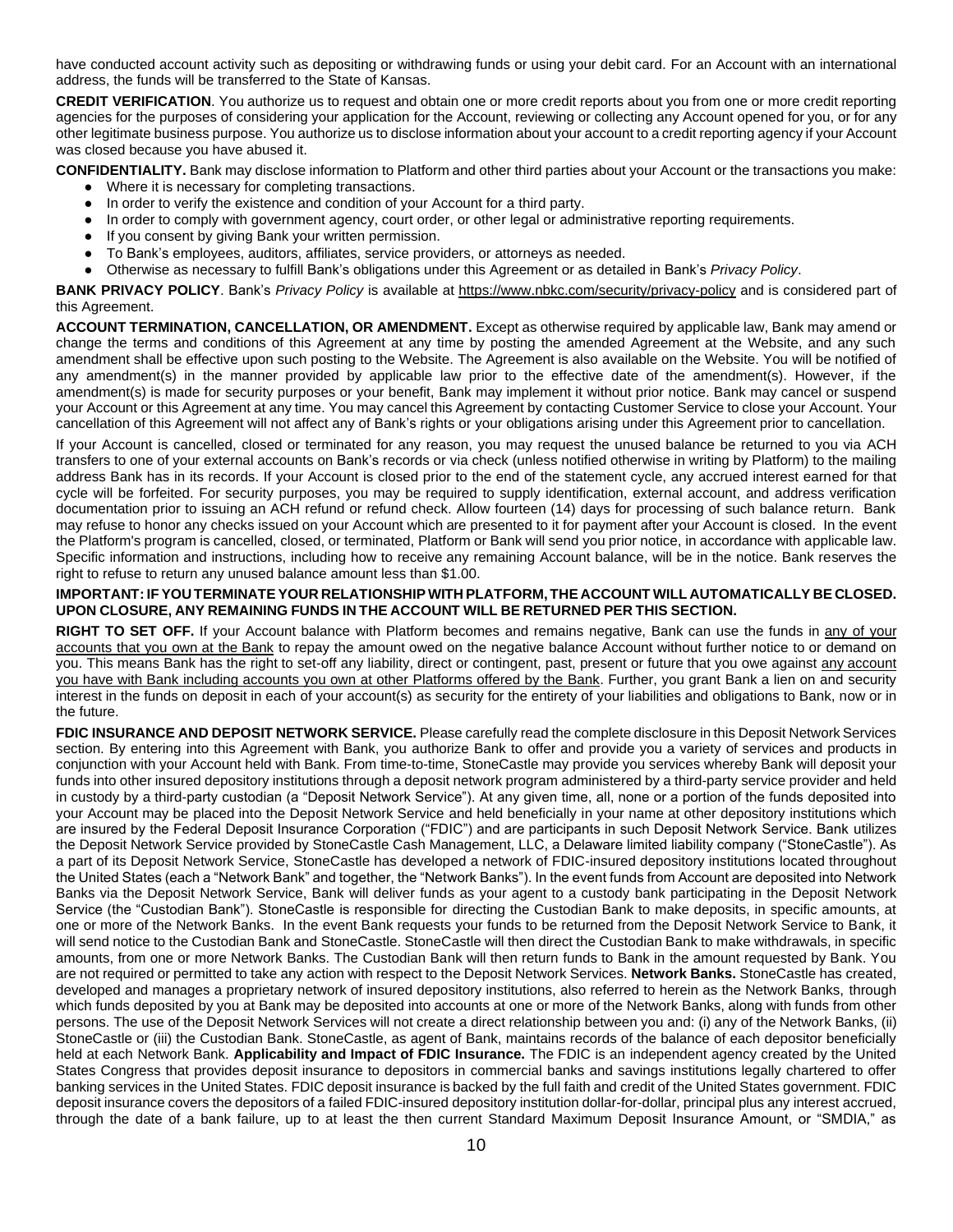determined by the FDIC. As of July 17, 2019, the SMDIA is \$250,000. As a part of the Deposit Network Services, the amount of your funds deposited from your Account at any Network Bank will not exceed the then applicable SMDIA. As a result, assuming that you have no funds in any of the Network Banks, your funds would be eligible for extended protection through FDIC insurance once funds arrive at the Network Banks. The Deposit Network Service allocates funds solely on data provided to it by Bank. Therefore, if you maintain funds at any of the Network Banks directly or through an intermediary, your funds at such Network Bank may not be fully insured by the FDIC in the event the aggregate balance of all accounts beneficially owned by you at such Network Bank exceeds the then-current SMDIA. In the event you have funds at any of the Network Banks, your deposit insurance coverage may be adversely affected, and your principal and any accrued interest may not be fully insured by the FDIC, even if the total amount deposited in that Network Bank through the Deposit Network Service is less than the SMDIA. Therefore, you may be subject to loss in the event of a failure of a Network Bank if the aggregate amount of your beneficial funds exceeds the SMDIA at such institution. To learn more about FDIC insurance please carefully review the information provided by the FDIC at: https://www.fdic.gov/deposit/deposits. **Deposit Network Impact to Funds Availability.**  The use of the Deposit Network Service will not modify the *Funds Availability Policy* disclosure provided in this Agreement and access to funds in your Account at Bank is governed solely by such policy. **Deposit Network Interest, Fees and Expenses.** You acknowledge you may not earn any net interest on balances beneficially held in Network Banks via the Deposit Network Service. In the event you have an account at Bank that is interest-bearing, interest will be posted to your account by Bank, subject to the then current Truth in Savings Act disclosures and other terms of the applicable Account. You acknowledge that Bank, StoneCastle and Platform may earn fees and other revenues paid by the Network Banks. **Authorizations and Acknowledgements for use of Deposit Networks.** By entering into this Agreement, you authorize Bank to utilize the Deposit Network Services with respect to funds deposited into and withdrawn from your Account. In addition, you acknowledge and authorize Bank to utilize StoneCastle as agent to provide Deposit Network Services. The Custodian Bank is authorized for all purposes to rely on instructions from StoneCastle with respect to the selection of Network Banks in which your funds are deposited. StoneCastle may use the services of one or more qualified Custodian Banks as it deems suitable for the purpose of fulfilling the role of custodian for the Deposit Network Services. In addition, you agree to the deposit of your beneficial funds in any Network Bank and acknowledge that you may not restrict the underlying placement of funds deposited into any particular Network Bank. You understand that your funds at such Network Bank may not be fully insured by the FDIC in the event the aggregate balance of all accounts beneficially owned by you at such Network Bank exceeds the then current SMDIA, and thus, you may be subject to loss in the event of a failure of a Network Bank.

**NO WARRANTY OF AVAILABILITY OR UNINTERUPTED USE.** From time to time, services related to the Platform and the Account may be inoperative. When this happens, you may be unable to access the Website or Mobile App, and you may be unable to use the Account or obtain information about the Account. Please notify Platform if you have any problems using the Account, Website, or Mobile App. You agree that, except as required by applicable law, Platform and Bank will not be responsible for temporary interruptions in service due to maintenance, website changes, or failures, nor shall Platform or Bank be liable for extended interruptions due to failures beyond Platform or Bank's control, including but not limited to the failure of interconnecting and operating systems, computer viruses, forces of nature, labor disputes and armed conflicts.

**LIMITATION OF LIABILTITY**. Except as required by applicable law, Bank shall have no liability to you if Bank is unable to complete a transaction for any reason beyond Bank's control. Except as otherwise expressly provided in this Agreement or as otherwise required by applicable law, Bank, Bank's affiliates, and the parties with whom Bank contracts in order to offer your Account and related services are neither responsible nor liable for any indirect, incidental, consequential, special, exemplary, or punitive damages arising out of or relating in any way to the your Account, any products or services purchased using Account, or this Agreement (as well as any related or prior agreement you may have had with Bank). Please refer to Platform's terms and conditions agreement for further information.

**BANK'S RELATIONSHIP WITH YOU**. This Agreement and the deposit relationship do not create a fiduciary relationship with Bank.

**INDEMNIFICATION.** At Bank's request, you agree to defend, indemnify, and hold harmless Bank and Bank's parents, subsidiaries, and other affiliated companies, Bank and their employees, contractors, officers, and directors against any and all claims, suits, damages, costs, lawsuits, fines, penalties, liabilities, and expenses (including, without limitation, reasonable attorneys' fees) that arise from your violation of this Agreement, applicable law, or any third-party rights or your fraud or willful misconduct. Bank reserves the right to assume the exclusive defense and control of any matter subject to indemnification by you, in which event you will cooperate in asserting any available defenses.

**ENGLISH LANGUAGE CONTROLS**. Any translation of this Agreement is provided for your convenience. The meaning of the terms, conditions and representations herein are subject to definitions and interpretations in the English language. Any translation provided may not accurately represent the information in the original English.

**NO WARRANTY REGARDING GOODS OR SERVICES**. Bank is not responsible for the quality, safety, legality, or any other aspect of any goods or services you purchase using your Account.

**SURVIVAL**. All provisions of this Agreement shall survive the termination of this Agreement or closure of your Account by either party for actions arising in connection with this Agreement or your Account(s).

**GOVERNING LAW**. This Agreement shall be governed by and construed in accordance with all applicable federal laws and all applicable substantive laws of the State of Kansas in which we are located and where you opened your account. In addition, we are subject to certain federal and state regulations and local clearing house rules governing the subject matter of the Agreement. You understand that we must comply with these laws, regulations, and rules. You agree that if there is any inconsistency between the terms of the Agreement and any applicable law, regulation, or rule, the terms of the Agreement will prevail to the extent any such law, regulation, or rule may be modified by agreement.

**ASSIGNABILITY**. The account established under this Agreement is not assignable or transferable except with our consent. We must approve any pledge of the Account and any such pledge remains subject to any right we have under the Agreement and applicable state and federal law. If ownership is proposed to be transferred, we may require the Account be closed and a new account opened in the name of the transferee or pledgee.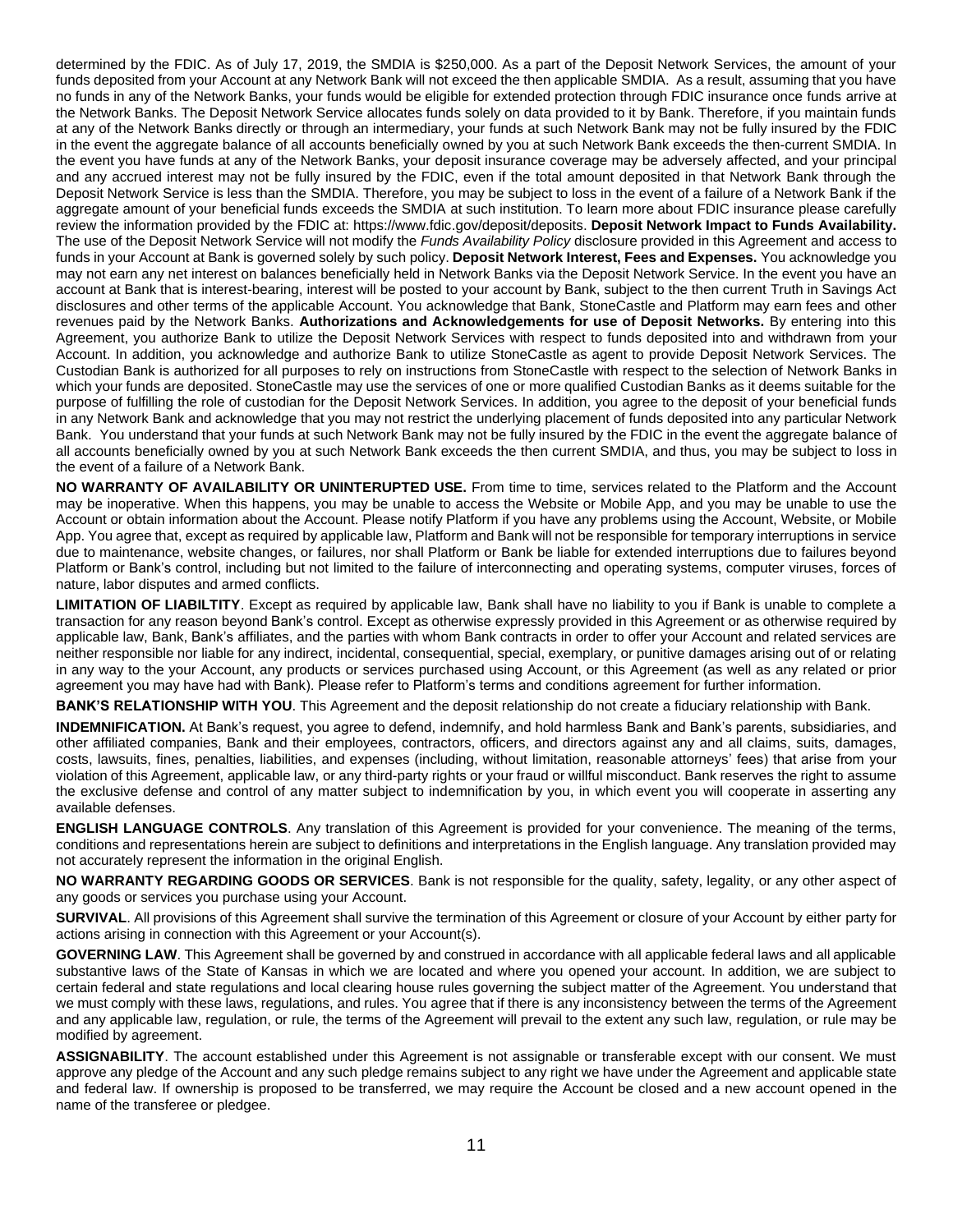### **ARBITRATION AND CLASS ACTION WAIVER**

**ARBITRATION AND CLASS ACTION WAIVER.** Any claim, dispute, or controversy ("Claim") between you and Bank arising out of or relating in any way to this Agreement, your Account, your Card, your acquisition of the Card or Account, your usage of the Card or Account, or transactions on the Card or Account, no matter how described, pleaded or styled, shall be finally and exclusively resolved by binding individual arbitration conducted by the American Arbitration Association ("AAA") under its Consumer Arbitration Rules in the State of Kansas, County of Johnson.

#### **ARBITRATION OF YOUR CLAIM IS MANDATORY AND BINDING. NEITHER YOU NOR BANK WILL HAVE THE RIGHT TO LITIGATE THAT CLAIM THROUGH A COURT. IN ARBITRATION, NEITHER YOU NOR BANK WILL HAVE THE RIGHT TO A TRIAL BY JUDGE OR JURY.**

Bank will pay the initial filing fee to commence the arbitration.

You and Bank will have every remedy available in arbitration as you and Bank would have from a court and will be entitled to reasonable discovery. All determinations as to the scope, interpretation, enforceability and validity of this Agreement shall be made finally and exclusively by the arbitrator. The arbitrator's award will be binding and final. Judgment on the arbitration award may be entered in any court having jurisdiction.

#### **NO CLASS ACTION, OR OTHER REPRESENTATIVE ACTION, OR PRIVATE ATTORNEY GENERAL ACTION, OR JOINDER OR CONSOLIDATION OF ANY CLAIM WITH A CLAIM OF ANOTHER PERSON SHALL BE ALLOWABLE IN ARBITRATION.**

This arbitration provision shall survive: (i) the termination of this Agreement; (ii) the bankruptcy of any party; and (iii) any transfer, sale or assignment of your Card or Account, or any amounts owed on your Card or Account, to any other person or entity. If any portion of this arbitration provision is deemed invalid or unenforceable, the remaining portions shall nevertheless remain in force. Any different agreement regarding arbitration must be agreed to in writing. This arbitration agreement is made pursuant to a transaction involving interstate commerce, and shall be governed by the Federal Arbitration Act, 9 U.S.C. §§ 1-16.

Solely for purposes of this Section "Arbitration", "We" or "Us" shall mean Bank, and its respective successors, affiliates or assignees as well as any third party using or providing any product, service or benefit in connection with the Card or Account.

### **IF YOU DO NOT AGREE TO THE TERMS OF THIS ARBITRATION AGREEMENT, DO NOT ACTIVATE OR USE THE CARD OR ACCOUNT.**

### **ELECTRONIC FUNDS TRANSFER DISCLOSURES**

This section of the Agreement is made in compliance with federal law regulating electronic funds transfer (EFT) services. Electronic funds transfers are electronically initiated transfers of money involving an Account at the Bank.

**Business Days.** For purposes of these electronic funds transfer disclosures, our business days are Monday through Friday. Holidays are not included.

**Illegal Transactions**. You may not use your Account, ATM, POS, or Debit Card, or other access device for any illegal or unlawful transaction, and we may decline to authorize any transaction that we believe poses an undue risk of illegality or unlawfulness. Notwithstanding the foregoing, we may collect on any debt arising out of any illegal or unlawful transaction.

**ACH TRANSACTIONS.** Your Account number and bank routing number can be used for preauthorized direct debits ("**ACH Debit(s)**") from merchants, internet service or other utility service providers ("**Merchants**") and for the purpose of initiating direct deposits ("**ACH Credit(s)**") to your Account. Note: The recipient's name on any direct deposit(s) or ACH Credit(s) Bank receives must match the name on the Account. Any ACH Credits received in a name other than the name registered to the Account will be returned to the originator.

The cut-off time for scheduling next day ACH transfers is 3:00pm Central Time. The cut-off time for scheduling same day ACH transfers (if enabled on your Account) is 11:00am Central Time. Any next day ACH transfer scheduled after the cut-off time will be treated as if it were scheduled on the next business day. Any same day ACH transfer scheduled after the cut-off time will be treated as if it were scheduled as next day ACH transfer. In some circumstances, transactions may be delayed for risk or compliance reasons.

At the Bank's discretion, the amount of funds that can be transferred from your account per day may be limited.

**ELECTRONIC FUNDS TRANSFER SERVICES.** The following terms are used to describe Electronic Funds Transfer ("**EFT**") services. "Automated credits" or "direct deposits" are deposits made to your Account by electronic means. "Automated payments" indicate payments authorized by you to be made from your Account by electronic means.

When you authorize transfers to or from your Account, you agree to these terms and conditions.

- A. Types of Electronic Funds Transfers Available:
	- You may arrange with another party, such as your employer, other financial institutions, or direct Bank via Platform to electronically deposit funds on a one-time or recurring basis directly to your Account.
	- You may arrange with another party, or direct Bank via Platform to electronically withdraw funds on a one-time or recurring basis directly from your Account.
- B. Limitations on Transfers, Amounts and Frequency of Transactions:
	- At Bank's discretion, the number and amount of transfers per day or month may be limited.
	- Direct deposits are accepted into open accounts only. There are no limits to the number of direct deposits allowed.
- C. Right to Receive Documentation of Electronic Funds Transfers:
	- Statements. You will have access to an electronic monthly statement that can be viewed on the Website or Mobile Apps (if available).
	- Direct Deposits or Automated Credits. If you have arranged to have direct deposits made to your Account at least once every sixty (60) days from the same person or company, contact Platform at Customer Service to find out if the deposit has been made.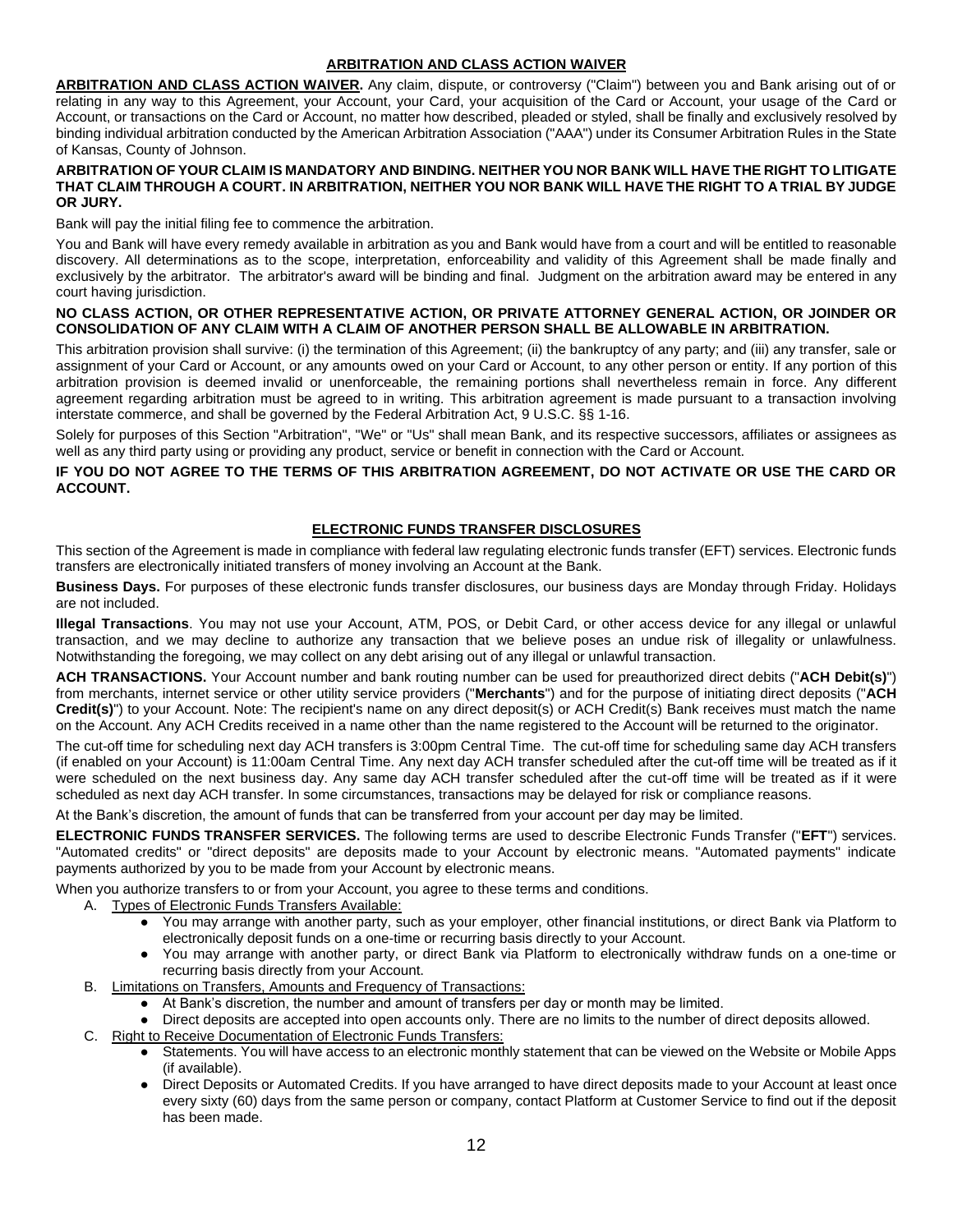#### D. Right to Stop Payment of Preauthorized Transfers and Procedures for Doing So

If you scheduled a one-time ACH transfer or recurring ACH transfers using a written authorization form, you may be able to cancel the transaction or stop any of these payments. Here's how:

To stop a recurring ACH transfer you preauthorized through Platform, if you are unable to cancel the transaction on the Website or Mobile App, please call Platform at Customer Service to request cancellation of the recurring payment.

To stop payment, first try to cancel the transaction on the website or Mobile App; and, if you are unsuccessful, call or otherwise contact Customer Service. Your request to stop payment must be received at least three (3) business days before the payment is scheduled to be made. Such a stop payment request will cancel a single, i.e. one (1) recurring payment. If you want to permanently stop all recurring payments to a specific receiver of a transfer, you will be required to put your request in writing to Customer Service within fourteen (14) days after your notification to stop such payments. You will need to provide: the name of the payee, the dollar amount of the payment and the date of the payment. If written stop payment notification is not received within fourteen (14) days, the payment in question will be honored as originally authorized and future payments will not be permanently stopped.

E. Notice of Varying Amounts

If the recurring ACH transfers you make might vary in amount, the Platform will tell you the transfer date and the amount of the transfer ten (10) days before each payment is scheduled to take place. (You may choose instead to get this notice only when the payment would differ by more than a certain amount from the previous payment, or when the amount would fall outside certain limits you set).

F. Customer to Customer Transfers/Payments

If enabled my Platform, when you send money to another user within the Platform, the recipient is not required to accept it. You agree that you will not hold Platform or Bank liable for any damages, including financial losses, resulting from a recipient's decision not to accept a payment made using the Services. Further, you will not hold Platform or Bank liable for any damages, including financial loss, if you send a payment using the Services to the incorrect recipient.

**LIABILITY FOR FAILURE TO STOP PAYMENT OF PREAUTHORIZED TRANSFER.** You must contact Customer Service by phone or in writing to stop a preauthorized transfer. If you order Platform or Bank to stop a preauthorized payment three (3) business days or more before the transfer is scheduled, and Bank/Platform does not do so, Bank will be liable for your losses or damages.

**YOUR LIABILITY FOR UNAUTHORIZED TRANSFERS.** Contact Customer Service **immediately** if you believe your Account number, log in credentials, PIN, access code, access device or Debit Card has been lost or stolen or if you believe someone has transferred or may transfer money from your Account without your permission. Telephoning is the best way to minimize your possible losses. If you notify Customer Service within two (2) business days after you learn of any unauthorized transactions, you can lose no more than \$50.00 if someone used your Account without your permission. If you do not notify Customer Service within two (2) business days after you learn of the loss or theft of your Account number and Platform or Bank can prove that it could have stopped someone from using your Account without your permission if you had notified Customer Service in time, you could lose as much as \$500.00.

Also, if you become aware of and/or your statement shows transactions that you did not make, notify Customer Service at once following the procedures stated in the Section "Information About Your Right to Dispute Errors". If you do not notify Customer Service within sixty (60) days after you become aware of the transaction(s) and/or the statement was made available to you, you may not get back any of the value you lost after the sixty (60) days if Platform and/or Bank can prove that it could have stopped someone from taking value if you had notified Customer Service in time. If a good reason (such as a long trip or a hospital stay) kept you from telling Customer Service, Platform and/or Bank will extend the time periods. If your Account number has been lost or stolen, Platform will close Account to keep losses down and issue you a new Account number.

If your Account changes you must immediately notify your employer or any other payors or merchants. You must provide them with your new Account number to ensure that your direct deposit and/or ACH Debit activity continues uninterrupted.

**BANK'S LIABILITY FOR FAILURE TO COMPLETE TRANSACTIONS.** If Bank does not properly complete a transaction from your Account on time or in the correct amount according to Bank's Agreement with you, Bank will be liable for your losses or damages. However, there are some exceptions. Bank will not be liable, for instance:

- If through no fault of Bank, you do not have enough funds available in your Account to complete the Online Transfer;
	- If access to your Account or linked account has been blocked after you reported your Account number or linked account number lost or stolen;
	- If there is a hold or your funds are subject to legal or administrative process or other encumbrance restricting their use;
	- If Bank has reason to believe the requested transaction is unauthorized;
	- If circumstances beyond Bank's control (such as fire, flood, or computer communication failure) prevent the completion of the transaction, despite reasonable precautions that Bank has taken; or
	- Any other exception stated in Bank's Agreement with you.

**INFORMATION ABOUT YOUR RIGHT TO DISPUTE ERRORS.** In case of errors or questions about your electronic transactions, requests for information about a transaction listed in the statement or receipt, or if you think your statement or receipt is wrong, you must contact Customer Service by telephone to: (888) 943-8967 or in writing to: Empower: 660 York St, Ste 102, San Francisco, CA 94110. Bank must allow you to report an error until sixty (60) days after the earlier of the date you electronically accessed your Account, if the error could be viewed in your electronic history, or the date Bank sent the FIRST written history on which the error appeared. You may request a written history of your transactions at any time by contacting Customer Service. You will need to provide:

- Your name, Account number, email address associated with your Account, and Account number (if any);
- Why you believe there is an error, and the dollar amount involved; and
- Approximately when the error took place.

If you provide this information orally, Bank or Platform may require that you send your complaint or question in writing within ten (10) business days. Bank (or Platform on Bank's behalf) will determine whether an error occurred within ten (10) business days after hearing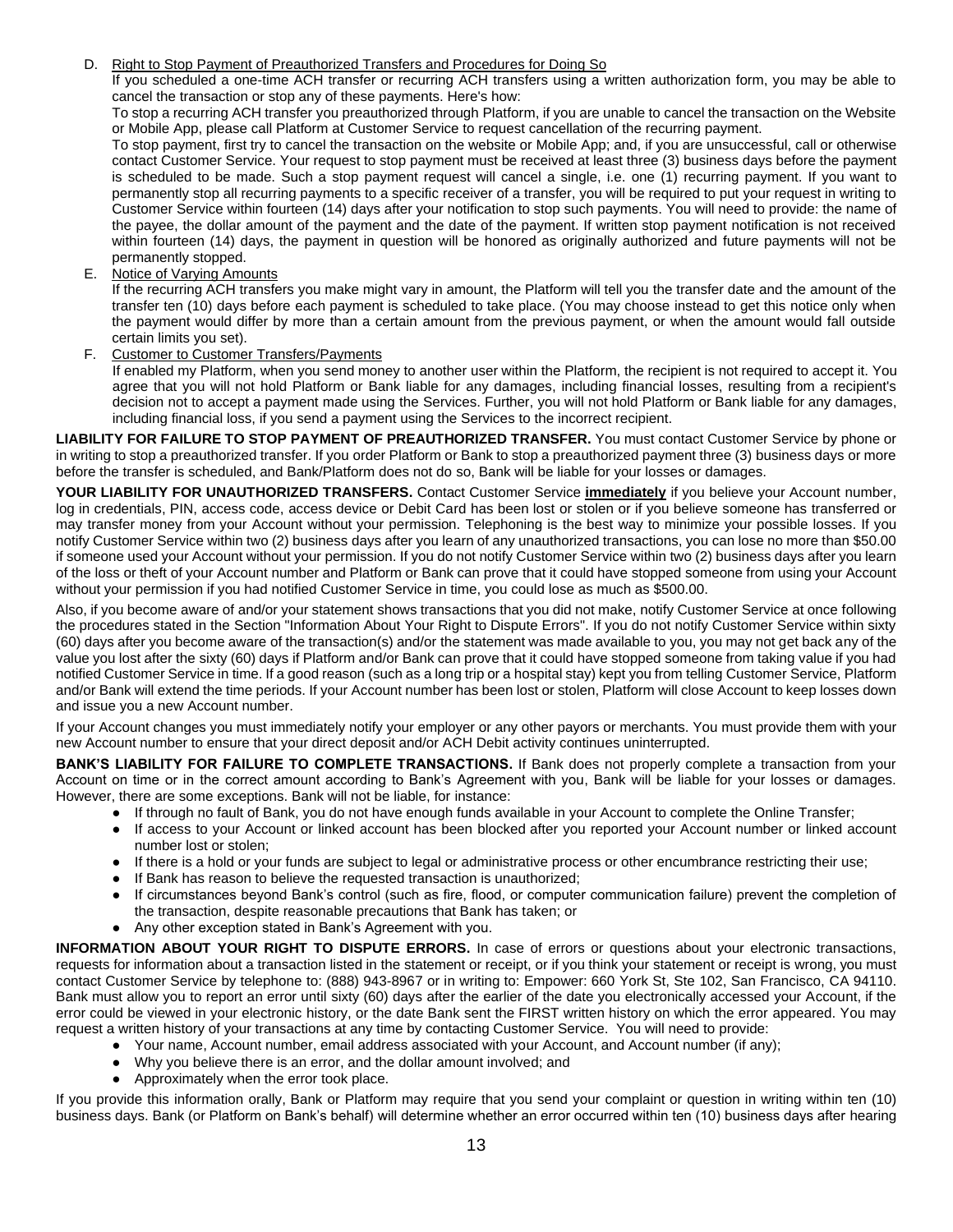from you and will correct any error promptly. If Bank needs more time, however, it may take up to forty-five (45) days to investigate your complaint or question. If Bank decides to do this, your Account will be credited within ten (10) business days for the amount you think is in error, so that you will have use of the money during the time it takes to complete the investigation. If Bank asks you to put your complaint or question in writing and you do not provide it within ten (10) business days, Bank may not credit your Account. For errors involving new Accounts, point-of-sale transactions or foreign-initiated transactions, Bank may take up to ninety (90) days to investigate your complaint or question. For new Accounts, Bank may take up to twenty (20) business days to credit your Account for the amount you think is in error. Bank will tell you the results within three (3) business days after completing the investigation. If Bank decides that there was no error, Bank will send you a written explanation. Copies of the documentation used in the investigation may be obtained by contacting Customer Service. If you need more information about Bank's error-resolution procedures, call Customer Service, or visit the Website.

**SERVICES NOT COVERED BY THIS PART.** Electronic Fund Transfer Services described in this Section do not include wire transfers and any transactions that are not covered by Consumer Financial Protection Bureau Regulation E.

#### **GENERAL FUNDS AVAILABILITY POLICY AND DISCLOSURES**

**GENERAL POLICY**. Information contained in this section is provided to assist you in understanding the Bank's *Funds Availability Policy*. All deposits into accounts opened through the Bank are processed at a Bank processing facility. Bank makes funds available according to the type of deposit and when the funds are applied or credited to your Account. Some types of deposits may not be available for immediate use. When Bank delays the availability of funds or place a hold on a deposit made to your Account, you may not withdraw those funds, and Bank will not use them to pay any debits, such as ACH transfers or payments, check payments or, if available, transactions using your Debit Card during the hold period. Bank has the right to refuse any deposit. The length of the delay in the availability of funds varies depending on the type of deposit. If final payment is not received on any item you have deposited into your Account, or if any direct deposit, ACH transfer credit is returned to Bank for any reason, you agree to pay Bank the amount of the returned item. Bank does not accept in-person deposits or mail deposits on your Account.

**AVAILABILITY OF MOBILE CHECK DEPOSITS**. Our general policy is to make funds from your mobile check deposits available to you on the next business day of the day the Bank receives your deposit. Funds from deposits made via mobile check deposit prior to 4:00pm Central Time on a business day that Bank is open will be delayed until the next business day. However, if you make a Mobile Deposit after 4:00pm Central Time on a business day that Bank is open, Bank will consider that the deposit was made on the next business day Bank is open.

There may be a delay between the time a deposit is made and when it will be available for withdrawal. Once the funds are available, you can withdraw them in cash and/or Bank will use them to pay items presented for payment against your account. For determining the availability of your deposits, every day is a business day, except Saturdays, Sundays, federal or Bank holidays.

**RESERVATION OF RIGHT TO HOLD CHECK DEPOSITS**. In some cases, Bank will not make all of the funds that you deposit by check available to you on the same business day as the day of your deposit. Depending on the type of check that you deposit, funds may not be available until the second business day after the day of your deposit. The first \$225 of your deposit, however, may be available on the first business day after the day of your deposit. If Bank is not going to make all of the funds from your deposit available on the same business day, Bank or Platform will notify you by email or physical mail by the business day after Bank receives your deposit. Bank or Platform will also tell you when the funds will be available.

**LONGER DELAYS MAY APPLY**. Bank may delay your ability to withdraw funds deposited by check into your account an additional number of days for these reasons:

- You deposit checks totaling more than \$5,525 on any one day.
- Your account is less than 30 days old.
- You redeposit a check that has been returned unpaid.
- You have overdrawn your account repeatedly in the last six months.
- Bank believes a check you deposit will not be paid.
- There is an emergency, such as failure of computer or communications equipment.
- As allowed by applicable law or regulation.

The Bank will notify you if we delay your ability to withdraw funds for any of these reasons, and the Bank or Platform will tell you when the funds will be available. They will generally be available no later than the seventh business day after the day of your deposit. Refer to the Funds Availability Policy for further information.

**AVAILABILITY OF ACH TRANSFERS**. Funds from ACH Transfers received from another bank or financial institution will generally be available on the same business day the deposit is deemed to be received by us. Electronic transfers depositing into the Account initiated through the Mobile App or Website may take up to five (5) business days from the date of the initial request but will post on the payment date of the deposit once the money has reached the Bank and/or Platform. The Bank reserves the right to restrict access to, or reject, and ACH transfer that the Bank believes is involved in illegal activity.

**ELECTRONIC ACH SAME DAY AVAILABILITY.** Funds received from preauthorized electronic payments such as payroll direct deposits, or other preauthorized electronic payments will be available on the day the deposit is applied to your Account. ACH Credits received from an external bank account will be applied to the Account when Bank has verified the external account and received payment on collected funds. Once the funds are applied to the Account, they will have same day availability.

**TRANSACTION POSTING ORDER.** Bank reserves the right to decide the order of the items Bank will pay and which items will be returned (if any). Bank's posting order may not be the same as the order in which you conducted a transaction and could result in overdraft fees, if you do not have available funds at the time the item is paid. Generally, Bank posts the following three transaction types (to the extent applicable to your account) after the close of each business day in the following order:

• Deposits Bank receives before the daily cut-off time will be posted before any withdrawals. (Refer to Bank's cut-off Time and/or Funds Availability section for cut-off time description.)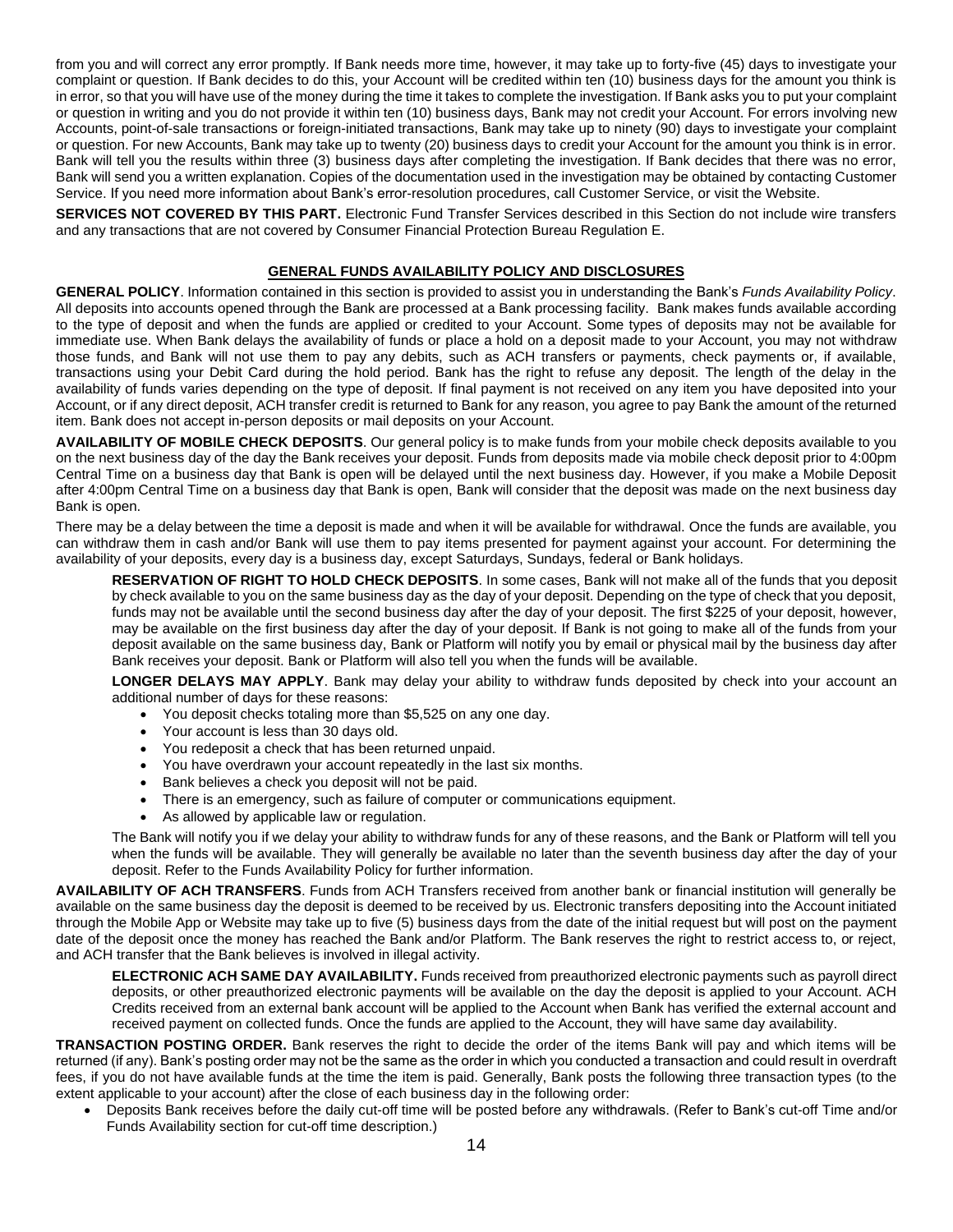- Your non-check withdrawals will be posted in date/time order, based on the date and time associated with each transaction. A date and time (if one is available) will be assigned to each transaction based on one of the following: (1) when the transaction was preauthorized (for example a debit card or ATM transaction was approved); or (2) when the transaction was processed by Bank (for example an ACH, or bill pay transaction for which there is no pre-authorization).
- If check payments are supported by the Platform, your checks will be posted in check number order, starting with the lowest number. (For example: on Monday Bank may receive and post check # 107; on Tuesday Bank may receive check # 102 and # 105, and those would be posted on Tuesday in the order of lowest check number (i.e., # 102) posting first).

# **SUBSTITUTE CHECK POLICY DISCLOSURE**

**SUBSTITUTE CHECKS AND YOUR RIGHTS.** To make check processing faster, federal law permits credit unions and banks to replace original checks with "substitute checks". These checks are similar in size to original checks with a slightly reduced image of the front and back of the original check. The front of a substitute check states: "This is a legal copy of your check. You can use it the same way you would use the original check." You may use a substitute check as proof of payment just like the original check. Some, or all of the checks that you receive back from Bank may be substitute checks. This notice describes rights you have when you receive substitute checks from us. The rights in this notice do not apply to original checks or to electronic debits to your account. However, you have rights under other law with respect to those transactions.

**YOUR RIGHTS REGARDING SUBSTITUTE CHECKS.** In certain cases, federal law provides a special procedure that allows you to request a refund for losses you suffer if a substitute check is posted to your account (for example, if you think that Bank withdrew the wrong amount from your account or that Bank withdrew money from your account more than once for the same check). The losses you may attempt to recover under this procedure may include the amount that was withdrawn from your account and fees that were charged as a result of the withdrawal. The amount of your refund under this policy is limited to the amount of your loss or the amount of the substitute check, whichever is less. You also are entitled to interest on the amount of your refund if your account is an interest-bearing account. If your loss exceeds the amount of the substitute check, you may be able to recover additional amounts under other law. If you use this policy, you may receive up to \$2,500.00 of your refund (plus interest if your account earns interest) within 10 business days after Bank received your claim and the remainder of your refund (plus interest if your account earns interest) not later than 45 calendar days after Bank received your claim. Bank may reverse the refund (including any interest on the refund) if Bank later is able to demonstrate that the substitute check was correctly posted to your account.

**MAKING A CLAIM.** If you believe that you have suffered a loss relating to a substitute check that you received and that was posted to your account, please contact Bank at: nbkc Bank, 8320 Ward Parkway, Kansas City, MO 64114, 888.905.2165, or deposit.ops@nbkc.com. You must contact Bank within 40 calendar days of the date that Bank or mailed (or otherwise delivered by a means to which you agreed) the substitute check in question or the account statement showing that the substitute check was posted to your account, whichever is later. Bank will extend this time period if you were not able to make a timely claim because of extraordinary circumstances.

Your claim must include: (i) a description of why you have suffered a loss (for example, the amount withdrawn was incorrect); (ii) an estimate of the amount of your loss; (iii) an explanation of why the substitute check you received is insufficient to confirm that you suffered a loss; and (iv) a copy of the Substitute Check.